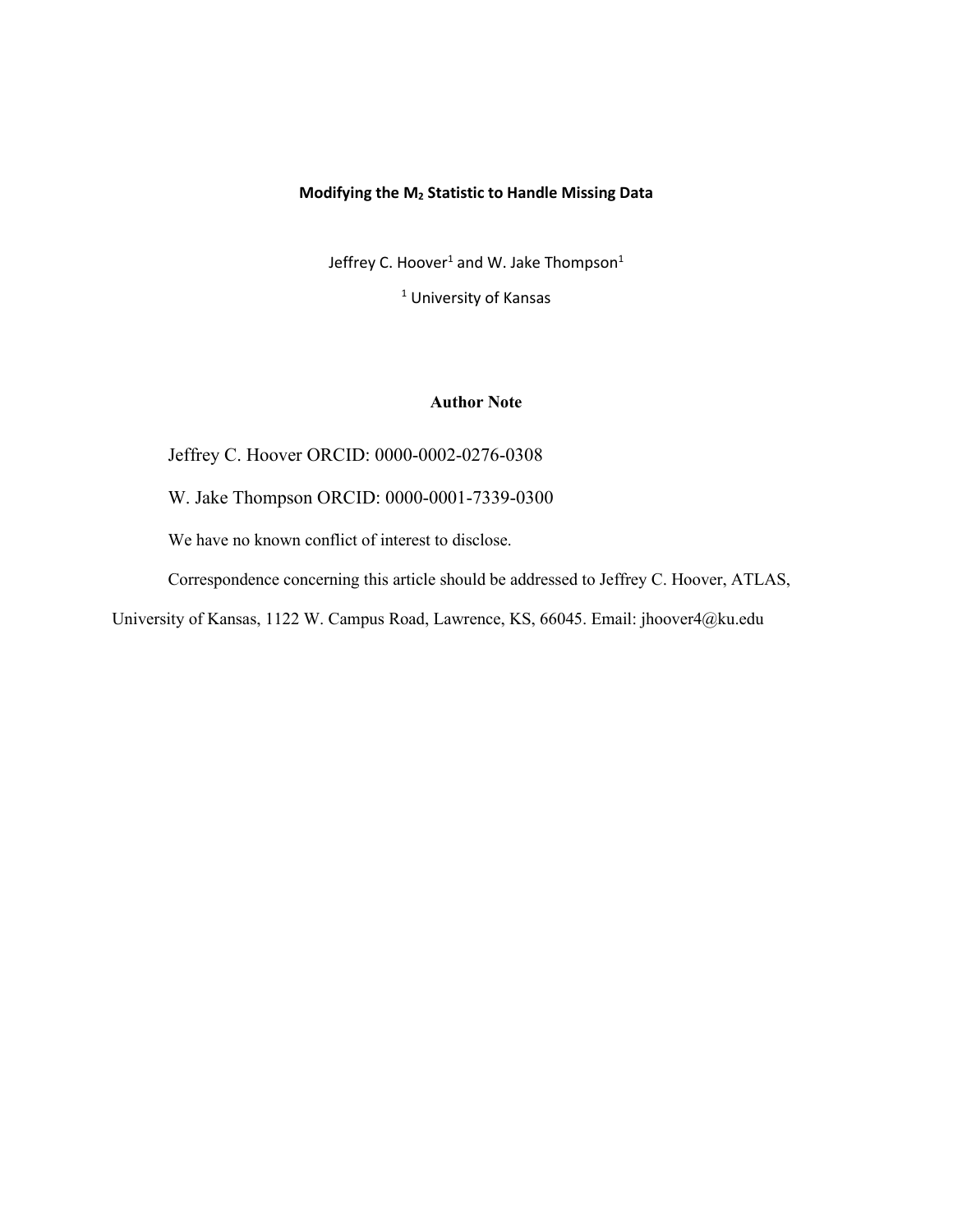#### **Abstract**

To date, no research has addressed the issue of missing data when calculating the  $M_2$  statistic. Given the ubiquity of missing data, modifying the  $M_2$  statistic to account for missing data is needed. This simulation study evaluated the Type I error rates and statistical power of a modified M<sub>2</sub> statistic ( $M_2^*$ ). Additionally, we examined the parameter recovery of the estimated models to contextualize the findings. The Type I error rates and statistical power for the  $M_2^*$  statistic were elevated in the presence of missing data. In contrast, the Type I error rates and statistical power of the models filtering out examinees with missing responses and recoding missing responses as incorrect were controlled. However, the generating parameters were not recovered as well for the filtered and recoded models as they were with the missing data models.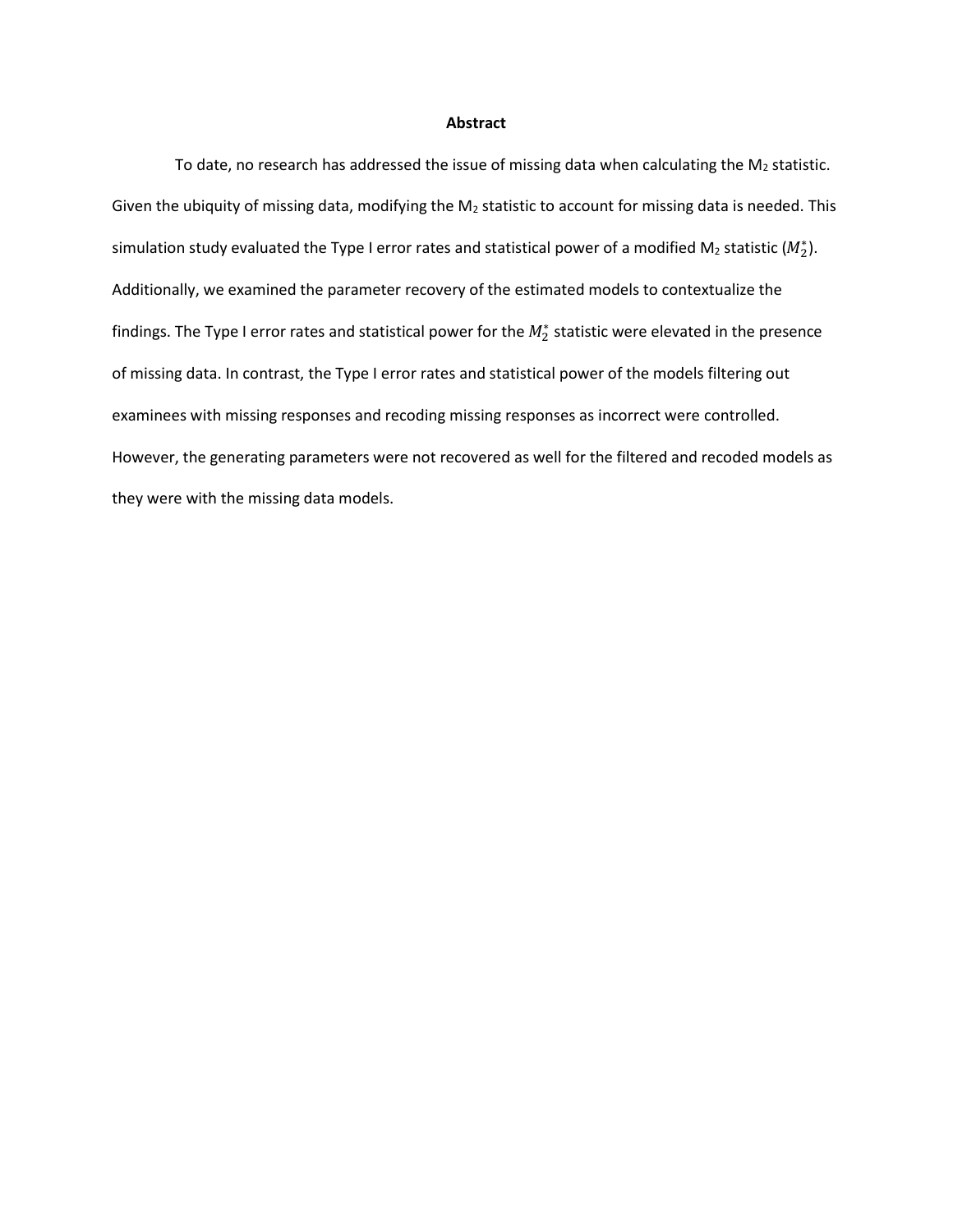#### **Modifying the M<sup>2</sup> Statistic to Handle Missing Data**

Diagnostic classification models (DCMs) are latent trait models that categorically estimate test takers' proficiency in underlying latent traits (Rupp et al., 2010; Rupp & Templin, 2008). In DCMs, a Qmatrix links items to the assessed latent traits, where a value of one indicates the latent trait is being assessed and a value of zero indicates the latent trait is not being assessed (Tatsuoka, 1983). Items on DCM assessments can assess multiple underlying latent traits (Rupp & Templin, 2008), although the accuracy of DCM parameter estimations is influenced by the number of items measuring each underlying latent trait in isolation (i.e., items that only measure a single attribute; Madison & Bradshaw, 2015).

### **Model Fit**

Model fit is used to provide empirical support for inferences made from the estimated DCM (Chen et al., 2013). Poor model fit typically degrades the accuracy of inferences made from the model (e.g., Ames & Penfield, 2015), because poor model fit indicates the model does not reflect the observed data well. Thus, adequate model fit is often a baseline requirement for supporting inferences made from the model.

Conceptually, model fit is defined as how well the model predicted values match the obtained data (Gu, 2011). Model fit has multiple subtypes (e.g., absolute model fit, relative model fit) that can be calculated at multiple levels (e.g., test-level, item-level, person-level; Han & Johnson, 2019). Absolute model fit assesses whether the parameters estimated by the model generally represent the observed data well, while relative model fit allows for the comparison of multiple models to determine which model fits the data better (Chen et al., 2013). Test-level model fit examines the consistency between model predicted and observed test scores (Gu, 2011; Sinharay & Almond, 2007); item-level model fit examines the consistency between model predicted and observed item responses for each item (Sinharay & Almond, 2007; Sorrel et al., 2017); and person-level model fit examines the consistency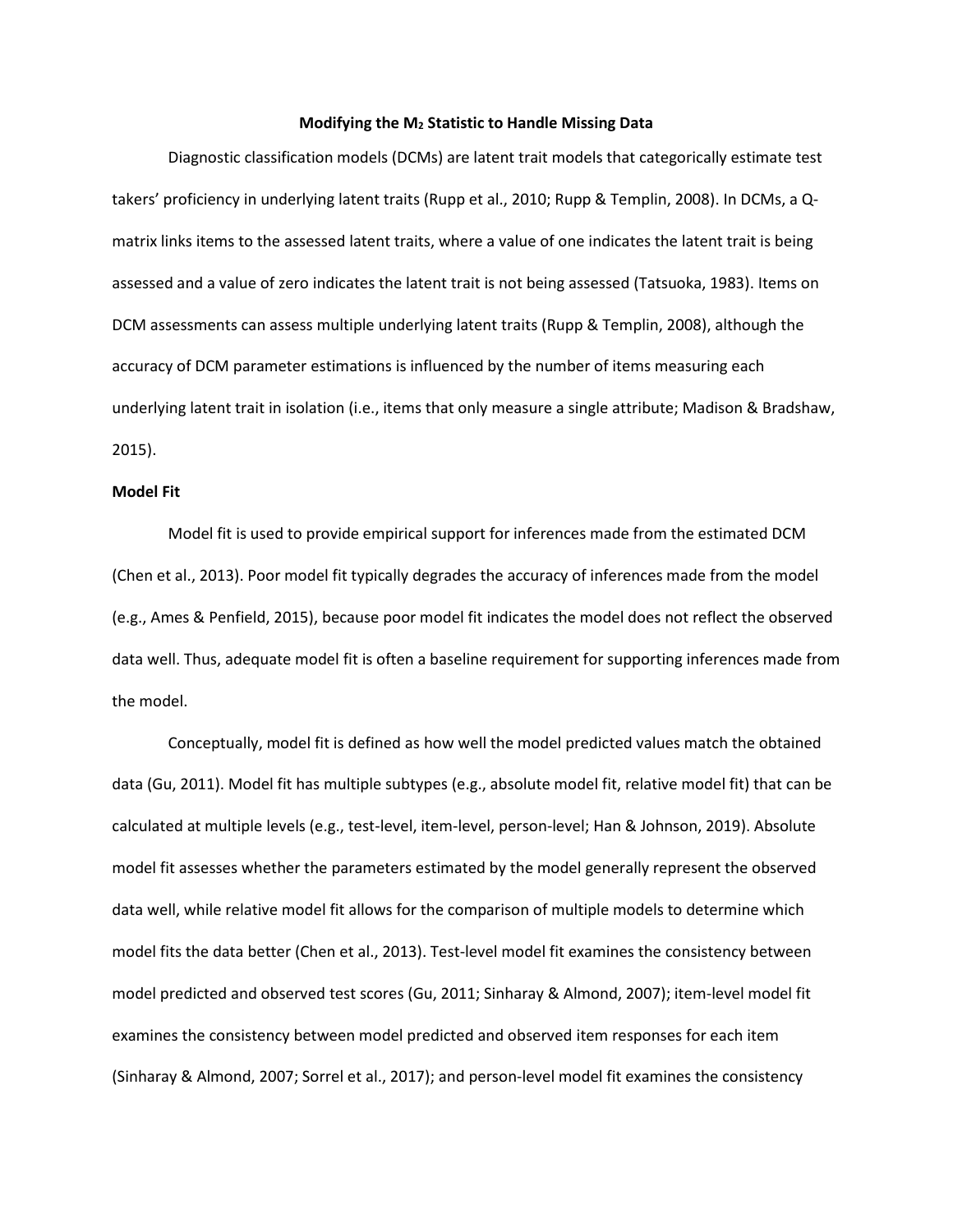between model predicted and observed item response patterns for each test taker (Liu et al., 2009). This manuscript will focus on absolute test-level model fit. Test-level model fit is critically important to assessments, since inferences made from the model are dependent on the model representing the data well. For example, in DCMs, results are often reported as the dichotomous mastery status of each assessed skill, and the confidence in the accuracy of the reported skill mastery is contingent upon adequate test-level model fit.

Rupp et al. (2010) described goodness-of-fit statistics, resampling approaches, posterior predictive model checking (PPMC), and limited information fit statistics as the existing methods for evaluating model fit in DCMs. Goodness-of-fit statistics (e.g., G,  $\chi^2$ ) are perhaps the most common methods for assessing absolute test-level model fit, although these statistics are often problematic in DCMs because of sparsely filled contingency tables. The resampling approaches and PPMC are often problematic because they are time and computationally intensive. Rupp et al. (2010) described limited information fit statistics as promising methods for evaluating model fit in DCMs.

### *Limited Information Fit Statistics*

Building on the work of Bartholomew and Leung (2002), Maydeu-Olivares and Joe (2005) introduced a family of limited information fit statistics, Mr, which use marginal proportions up to order *r*  for multivariate binomial contingency tables. Maydeu-Olivares and Joe (2006) extended the M<sup>r</sup> family of limited information fit statistics for application to multivariate multinomial contingency tables. To maximize power as well as to minimize computational issues, Maydeu-Olivares and Joe (2005, 2006) recommended using M<sup>2</sup> for assessing model fit with limited information fit statistics. Subsequent work further extended the applicability of the  $M_r$  family of limited information fit statistics by showing limited information statistics are as or more powerful than full information fit statistics even in situations where the contingency table is not sparse (Joe & Maydeu-Olivares, 2010). Maydeu-Olivares and Joe (2014)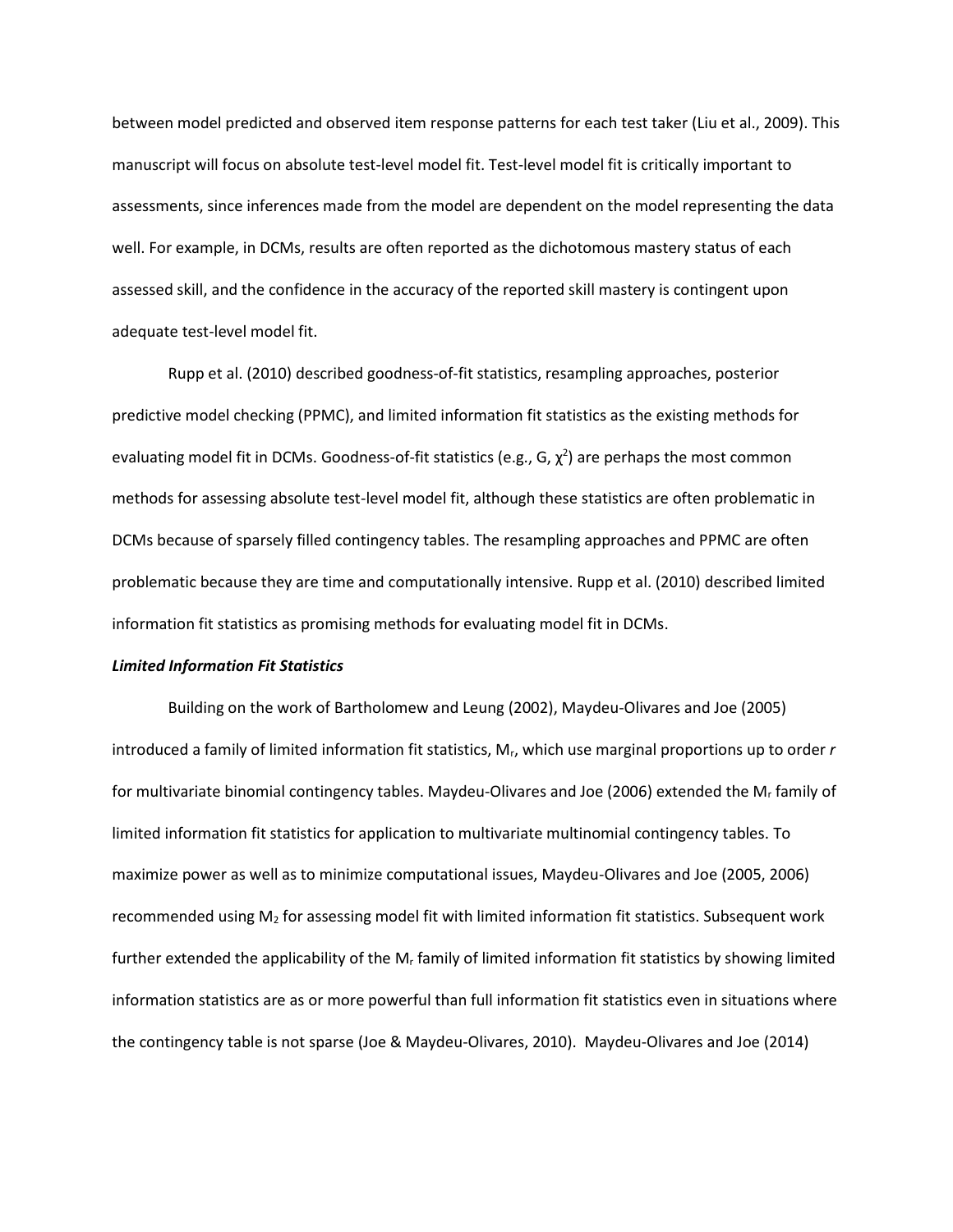also developed a method for calculating the Root Mean Square Error of Approximation based on  $M_2$ rather than  $\chi^2$ .

The initial work on the  $M_2$  statistic by Maydeu-Olivares and Joe has been applied to DCMs in many settings (e.g., Chen et al., 2018; Hansen et al., 2014; Jurich, 2014; Liu et al., 2016; Ma, 2019). Marginal proportions are easily calculated within DCMs, which facilitates the application of the  $M_2$ statistic to DCMs. Further, software applications have also allowed for estimating the  $M_2$  statistic quickly (Ma & de la Torre, 2020b), without the computationally intensive efforts required for assessing model fit using resampling techniques or PPMC (Rupp et al., 2010). However, applications of the  $M_2$  statistic are limited by missing data.

## **Missing Data**

Missing data is becoming increasingly examined in DCMs (e.g., Pan & Zhan, 2020; Shan & Wang, 2020; Sünbül, 2018), which is unsurprising since missing data is a common occurrence (Pan & Zhan, 2020) and even expected in some operational settings (e.g., Dynamic Learning Maps Consortium, 2020). Ultimately, the mechanism for generating the missing data is the impetus for the research examining missing data. For data missing completely at random or missing at random (Little & Rubin, 2020; Rubin, 1976), the parameters in DCMs can be estimated accurately with only the observed data (Rupp et al., 2010; Shan & Wang, 2020). For data missing not at random (Little & Rubin, 2020; Rubin, 1976), other procedures are needed to better estimate the parameters in DCMs (Ma et al., 2020). Regardless of the specific mechanism generating the missing data, the methods for estimating DCMs are increasingly acknowledging and adjusting for missing data when estimating model parameters and making mastery classifications.

Despite the growing number of applications of the  $M_2$  statistic to DCMs, no research has addressed the issue of missing data when calculating the  $M_2$  statistic. When calculating the  $M_2$  statistic, the data are required to be full rank, but there is no mention of missing data (Joe & Maydeu-Olivares,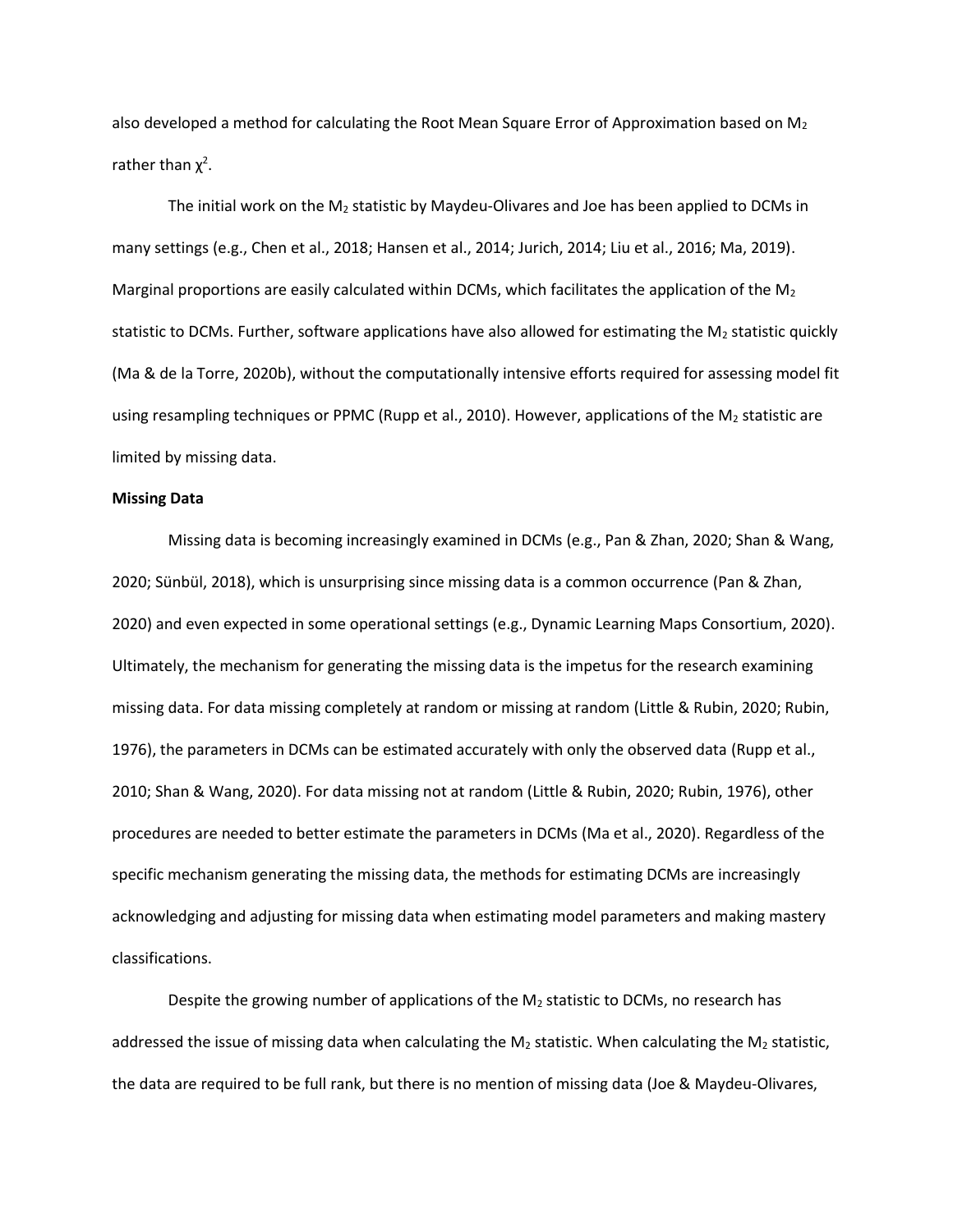2010; Maydeu-Olivares & Garcia-Forero, 2010; Maydeu-Olivares & Joe, 2005, 2006, 2008, 2014). In the applications of the  $M_2$  statistic to DCMs, researchers have focused on applying the  $M_2$  statistic to correctly specified DCMs and misspecified DCMs, but missing data has not yet been included as a manipulated factor in the simulation studies (Chen et al., 2018; Hansen et al., 2014; Jurich, 2014; Liu et al., 2016; Ma, 2019). Given that missing data is almost unavoidable in real data analyses (Pan & Zhan, 2020), we assume methods such as coding missing data as incorrect responses or using listwise deletion are needed to avoid issues stemming from the presence of missing data in calculating the  $M_2$  statistic, although it is possible that imputation methods could be used to address missing data (e.g., Sünbül, 2018).

Likely stemming from the relatively limited research on calculating the  $M_2$  statistic in the presence of missing data, most existing software applications for estimating the  $M_2$  statistic in DCMs are not capable of handling missing data (e.g., Ma & de la Torre, 2020a). Consequently, approaches such as coding missing data as incorrect responses, using listwise to remove examinees with missing data, or imputation are often required so that the  $M_2$  statistic can be calculated. The marginal proportions may be skewed downward when coding missing data as incorrect responses, and valuable data is discarded when using listwise deletion. Either of these approaches to handling missing data may introduce bias in the  $M_2$  statistic. Thus, there is a need to examine whether the  $M_2$  statistic for DCMs can be modified to better handle missing data. The modified M<sub>2</sub> statistic will subsequently be referred to as  $M_2^*$ .

### **M<sup>2</sup> Limited Information Statistic for Missing Data**

As presented in Liu et al. (2016), the  $M_2$  statistic for DCMs is calculated using

$$
M_2 = N\left(\boldsymbol{p}_2 - \boldsymbol{\hat{\pi}}_2\right)^{\prime}\widehat{\boldsymbol{C}}_2\left(\boldsymbol{p}_2 - \boldsymbol{\hat{\pi}}_2\right),\tag{1}
$$

where *N* is the number of examinees,  $p_2$  is the vector of observed marginal probabilities of correctly responding to each item or pair of items,  $\hat{\pi}_2$  is the vector of model predicted marginal probabilities of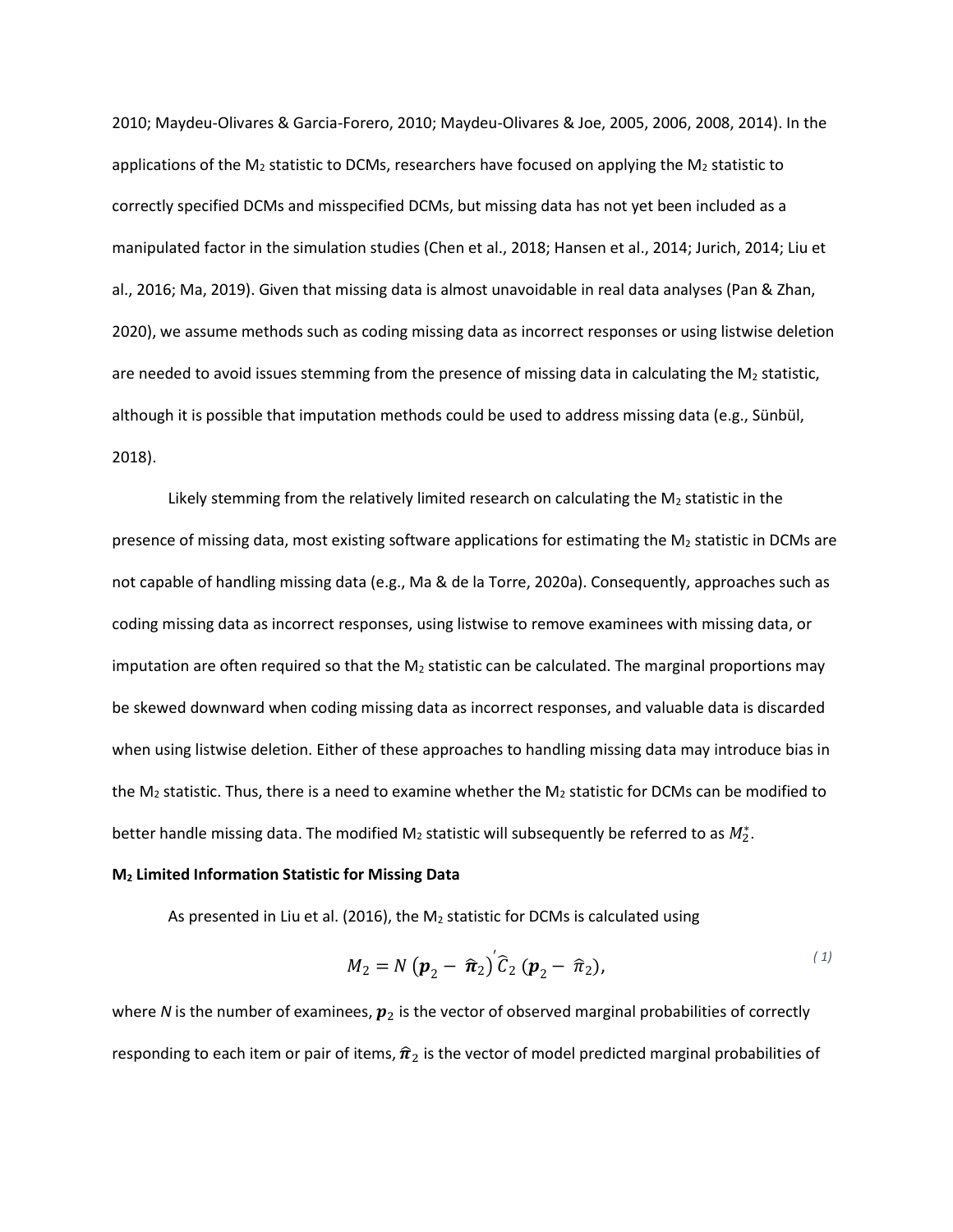correctly responding to each item or pair of items, and  $\hat{\mathcal{C}}_2$  is the orthogonal complement to the Jacobian matrix up to the second order.

To better account for missing data, the  $p_2$  vector and *N* from Equation 1 must be modified.  $p_2$  is a vector composed of the first and second order marginal probabilities of correctly responding to each item and pair of items, respectively. While a single process could increase the efficiency of calculating (and modifying) the first and second order marginal probabilities, the process for first and second order marginal probabilities is presented separately to provide increased clarity of the modifications.

For the first order marginal probabilities, the proportion of correct responses is taken for each item such that missing responses are removed using casewise deletion. For example, consider the following five dichotomously scored responses to an item where 'NA' indicates a missing response: 1, 0, 1, 1, NA. The original method for calculating the  $M_2$  statistic was not defined to accept missing responses, meaning the original method could not use the previous response pattern. Because of this, the original method would require filtering out this examinee, recoding the missing responses as incorrect, or recoding the missing responses using a form of imputation. In contrast, the proposed method would generate a marginal probability of .75 for this item (i.e., three of the four provided responses were correct), without requiring any of those approaches to replace the missing responses.

For the second order marginal probabilities, a three-step procedure is used to better account for missing data. As with the first order marginal probabilities, the original method for calculating the second order marginal probabilities for the  $M_2$  statistic are not defined to accept missing data, so the modified procedure allows for incorporating missing data without using an approach to replace the missing responses. In step one of modifying the procedure for calculating the second order marginal probabilities, the number of examinees with responses to both items across all pairwise comparisons are summed. An example of the matrix resulting from step one using responses to four items from 1,000 randomly simulated examinees with approximately 3% of responses missing is presented in Table 1. The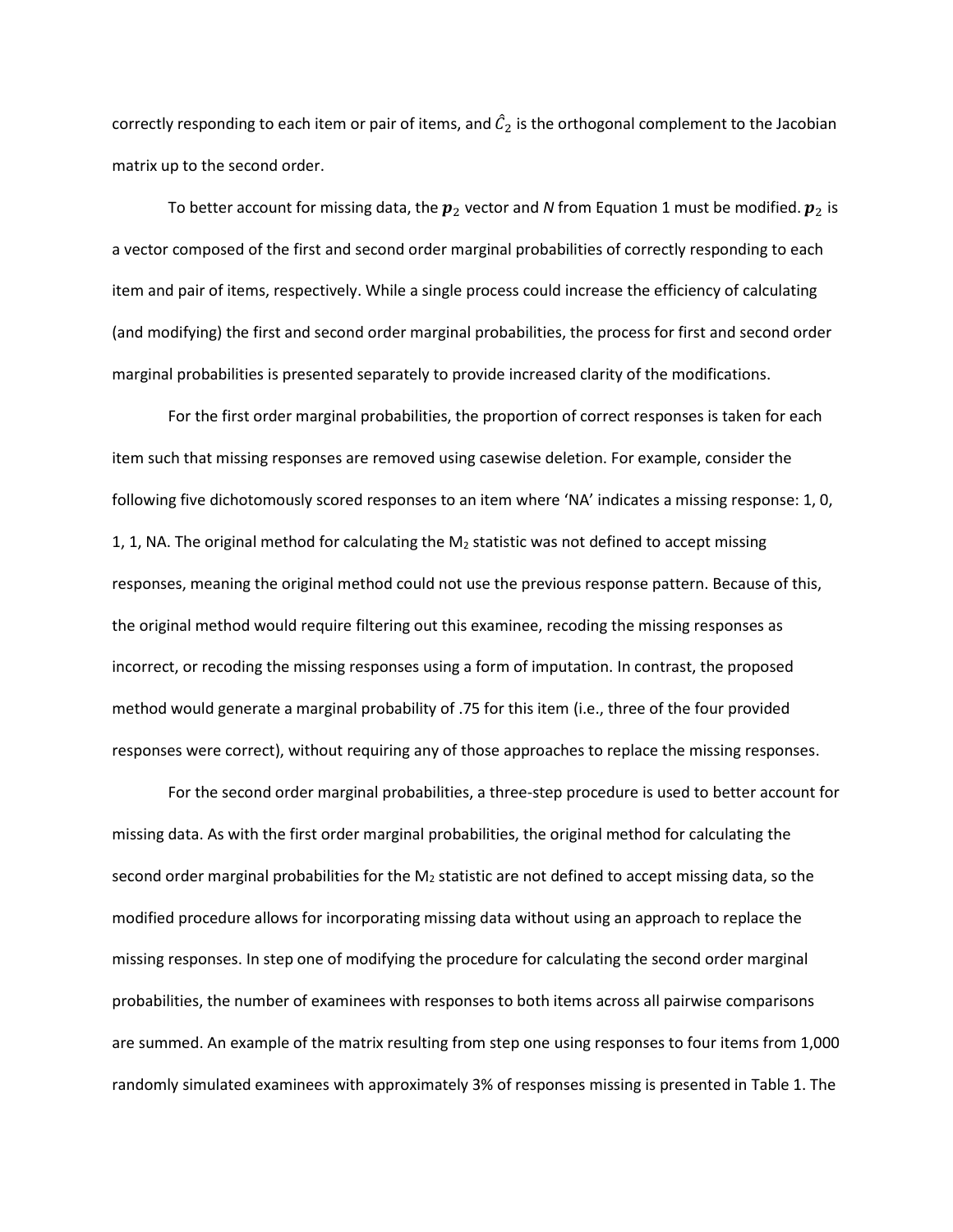data presented in Table 1 can be read as indicating there were 955 examinees who responded to the first item, there were 920 examinees who responded to the first and second item, and so on. Additionally, each entry on the main diagonal must be greater than or equal to the other entries in that row and column because the number of examinees responding to two items (e.g., Item 1 and Item 2) is a subset of the number of examinees responding to either of the items individually (e.g., Item 1 or Item 2).

## **Table 1**

*The Matrix of Examinees Completing Both of the Items Across All Pairwise Comparisons.*

| Item |     |     |     |     |
|------|-----|-----|-----|-----|
| 1    | 955 |     |     |     |
| 2    | 920 | 963 |     |     |
| 3    | 924 | 931 | 968 |     |
|      | 918 | 922 | 926 | 958 |

In step two, missing data are scored as incorrect responses for calculating the crossproduct. This allows for the data to be utilized as if there were no missing data. As will be discussed in step three, coding missing data as incorrect allows for the crossproduct to be calculated without being biased by the missing data, because the results from step one allow us to adjust for missing data.

In step three, the crossproduct of the data with missing data scored as incorrect responses is taken, and the matrix resulting from the crossproduct operation is divided by the matrix from step one. As mentioned to in step two, coding the missing responses as incorrect responses (i.e., 0) does not affect the calculation of the crossproduct because the crossproduct is the number of examinees who correctly responded to both items in each pairwise comparison, which will be unaffected by coding examinees with missing data as responding incorrectly. Further, dividing by the matrix resulting from step one should allow for a more accurate estimation of the second order marginal probabilities than simply coding missing responses as incorrect responses or using listwise deletion to remove examinees with missing responses. Using the same randomly simulated data to four items from 1,000 randomly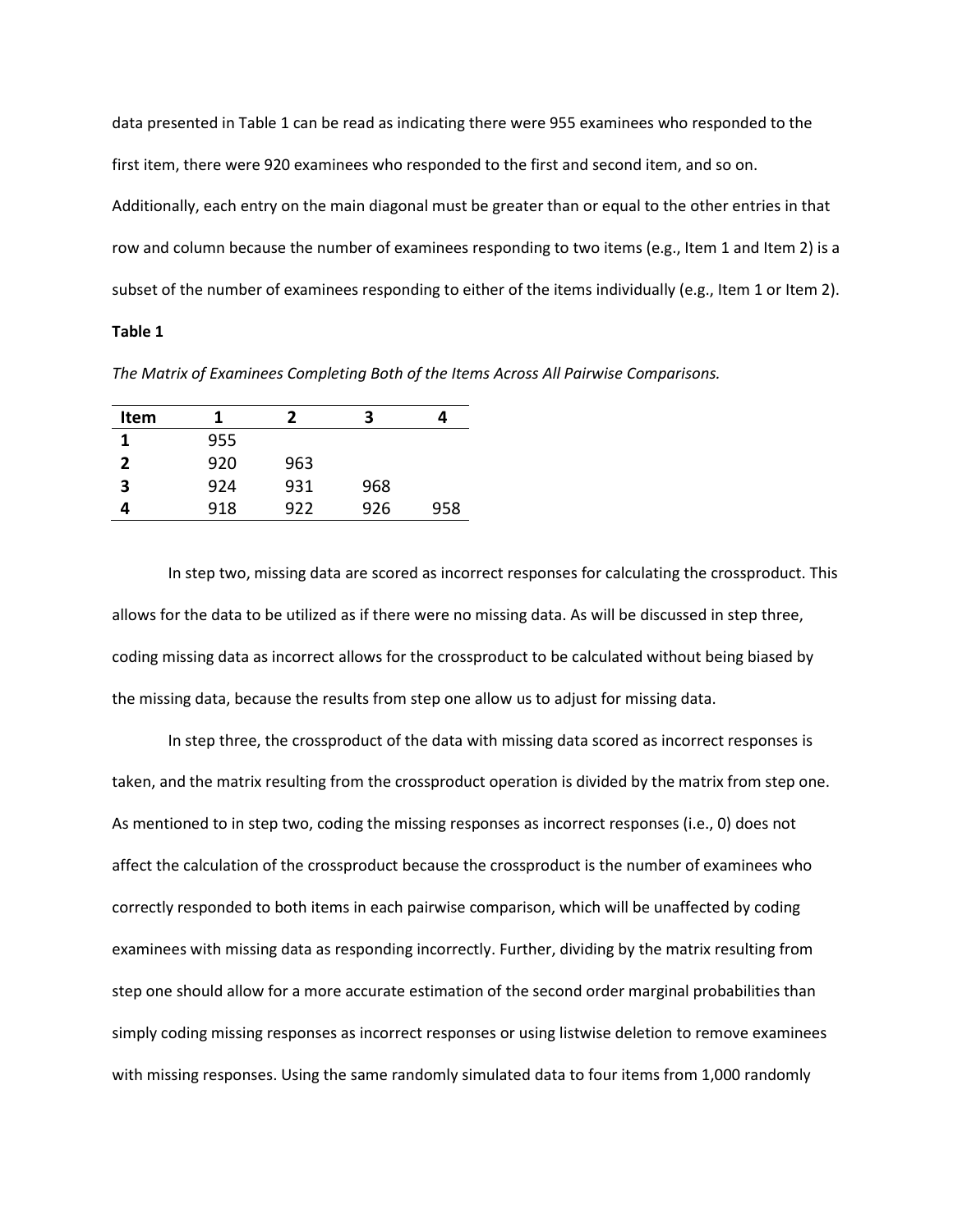simulated examinees with approximately 3% of responses missing, the matrix resulting from the crossproduct operation is presented in Table 2, and the quotient of the crossproduct matrix (i.e., Table 2) divided by the matrix from step one (i.e., Table 1) is presented in Table 3.

## **Table 2**

*The Matrix of Examinees Responding Correctly to Both Items Across All Possible Pairwise Comparisons.*

| <b>Item</b> |     | 2   | 3   |     |
|-------------|-----|-----|-----|-----|
| 1           | 579 |     |     |     |
| 2           | 385 | 568 |     |     |
| 3           | 470 | 404 | 585 |     |
|             | 439 | 379 | 448 | 548 |

Regarding the second order marginal probabilities (Table 3), a few noteworthy observations should be made. First, the matrix presented in Table 3 can be interpreted as the proportion of examinees who responded correctly to both items out of the total number of examinees who responded to both items. For example, 42% of examinees who responded to both the first and second item responded correctly to both. Second, the main diagonal of the matrix in Table 3 is equivalent to the first order marginal probabilities. As mentioned previously, separately calculating the first order marginal probabilities is unnecessary, but we feel that presenting the calculations of the first and second order marginal probabilities separately allows for a greater understanding of what these estimates represent and how they were generated.

#### **Table 3**

*The Matrix of the Probability of an Examinee Responding Correctly to Both Items Across All Pairwise Comparisons After Accounting for Missing Data.*

| Item           | 1    | 7    | 3    |      |
|----------------|------|------|------|------|
|                | 0.61 |      |      |      |
| $\overline{2}$ | 0.42 | 0.59 |      |      |
| 3              | 0.51 | 0.43 | 0.60 |      |
|                | 0.48 | 0.41 | 0.48 | 0.47 |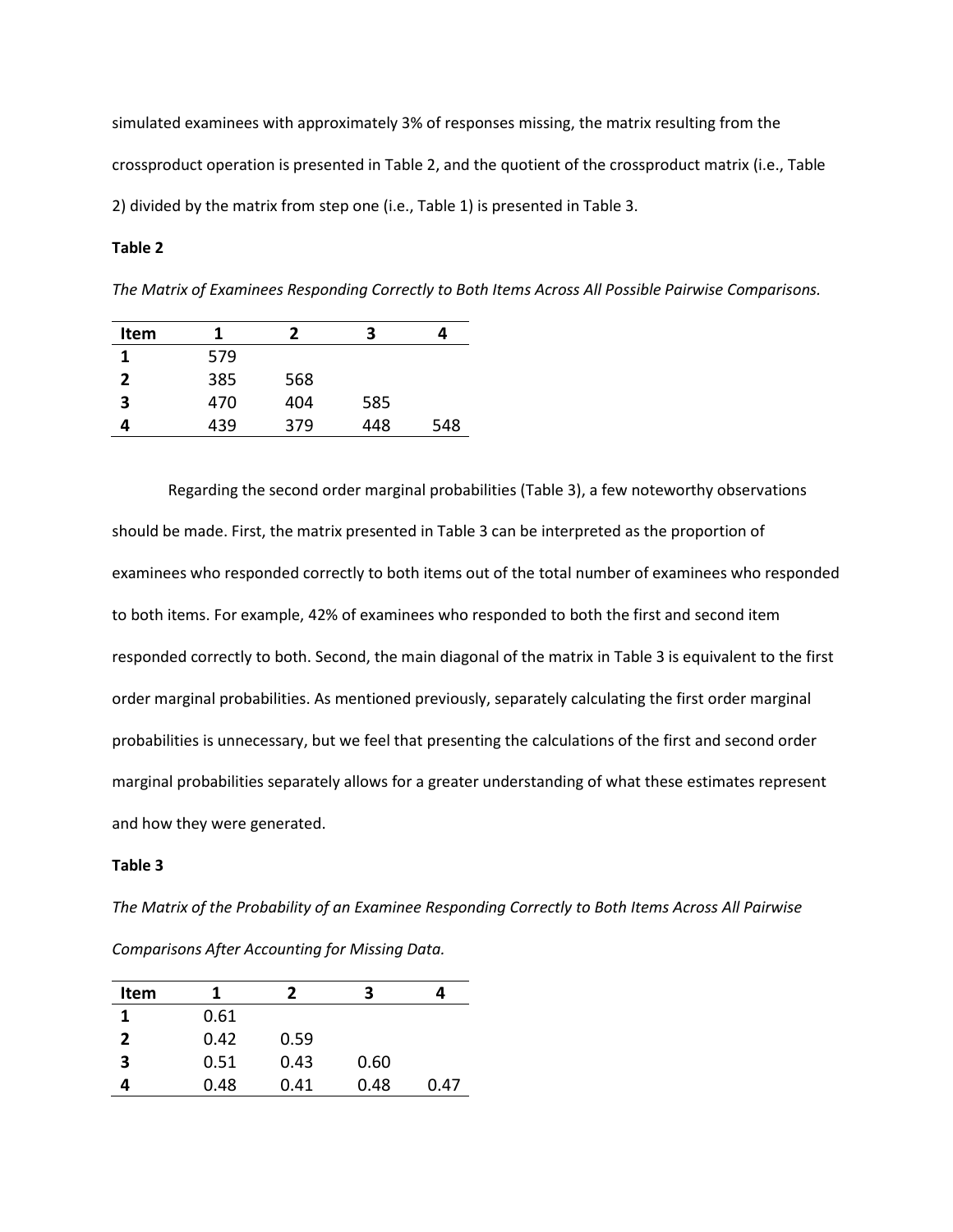In addition to modifying **p**2 to better account for missing data in the M2 statistic, *N* should also be modified to reflect that sample size will vary for each of the marginal probabilities to reflect the varying number of responses that were provided to each item or pair of items. Thus, *N* can be modified to be **N**, a vector of the sample sizes for the first and second order marginal probabilities.

The remaining components in the definition of the  $M_2$  statistic do not need to be modified to better account for missing data. Models that incorporate missing data are already accounting for missing data in the model predicted marginal probabilities, meaning that  $\hat{\pi}_2$  (i.e., the vector of model predicted marginal probabilities of correctly responding to each item or pair of items) already accounts for the missing data. Similarly,  $\hat{\mathcal{C}}_2$  relies on model predicted values rather than the observed data, meaning missing data is already accounted for when it is incorporated into the model and no further modifications are necessary.

# *Distribution of the*  ∗ *Statistic*

Based on the work of Rao (1973), Bishop (1975), and Browne (1984), Maydeu-Olivares and Joe (2005) used Slutsky's theorem to demonstrate that the M<sub>2</sub> statistic is asymptotically distributed along a Chi-squared distribution with  $s - q$  degrees of freedom, where *s* is the dimension of  $\pi_2$  and *q* is the number of estimated item and structural parameters minus one (i.e., the number of free parameters). Similarly, for DCMs, Hansen et al. (2016) demonstrated that the  $M<sub>2</sub>$  statistic is still asymptotically distributed along a Chi-squared distribution with  $s - q$  degrees of freedom. By knowing the underlying distribution of the M2 statistic, it is possible to conduct inferential statistical tests to evaluate model fit. In modifying the M<sub>2</sub> statistic, it is imperative to demonstrate that the  $M_2^*$  statistic is also distributed along a Chi-squared distribution with  $s - q$  degrees of freedom so that model fit can be evaluated statistically.

Because *N* and **p**<sup>2</sup> are the only components of the M2 statistic that were altered in creating the  $M_2^*$  statistic, it must be shown that these alterations to *N* and **p**<sub>2</sub> do not alter the underlying distribution.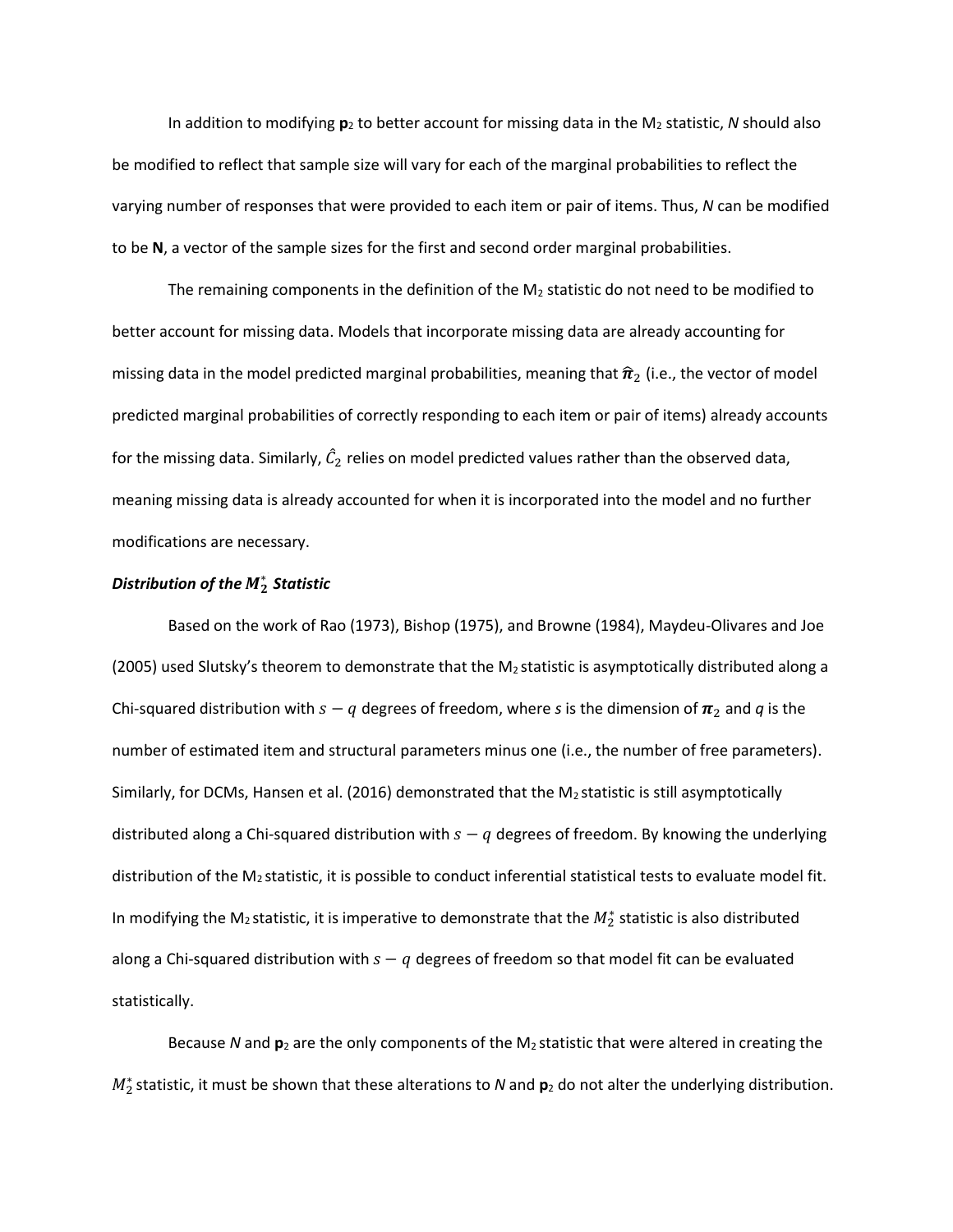Namely, following the work of Hansen et al. (2016), it must be shown that  $\sqrt{N}({\bm p}_2 - {\widehat{\bm n}}_2)$  is still a vector that follows a normal distribution with a mean of zero and a covariance matrix of  $\Xi_2-\ \pmb{\Delta}_{2*}\mathcal F^{-1}\pmb{\Delta}'_{2*}$ , where N is a vector of sample sizes for the first and second order marginal proportions,  $p_2$  is the vector of the observed second order marginal probabilities of correctly responding to each item and pair of items,  $\hat{\pi}_2$  is the vector of the model predicted second order marginal probabilities of correctly responding to each item and pair of items,  $\mathbf{E}_2$  is the multinomial covariance matrix,  $\mathbf{\Delta}_{2*}$  is the second order Jacobian matrix containing the first order partial derivates of the response pattern probabilities with respect to the model parameters,  $\mathcal{F}^{-1}$  is the inverse of the Fisher information matrix, and  $\pmb{\Delta}_{2*}'$  is the transposed second order Jacobian matrix containing the first order partial derivates of the response pattern probabilities with respect to the model parameters. In the work of Maydeu-Olivares and Joe (2005) as well as Hansen et al. (2016) where there were no missing data, *N* was a constant value for all marginal proportions, and  $\sqrt{N}(\bm{p}_2-\bm{\widehat{\pi}}_2)$  was shown to follow a normal distribution with a mean of zero and a covariance matrix of  $\Xi_2-\Delta_{2*} \mathcal{F}^{-1}\Delta_{2*}'$ . Maydeu-Olivares and Joe (2005) noted that the M<sub>2</sub> statistic follows a Chi-square distribution as long as  $p_2$  is a  $\sqrt{N}$ -consistent estimator of  $\hat{\pi}_2$ , for any value of *N*. When data is missing completely at random or missing at random,  $p_2$  continue to be a  $\sqrt{N}$ consistent estimator of  $\hat{\pi}_2$ , as DCMs can adequately estimate parameters in the presence of data missing completely at random or missing at random (Rupp et al., 2010; Shan & Wang, 2020). Further, there is no requirement for *N* to remain constant across the vector of the marginal proportions; thus, utilizing a vector of sample sizes that are specific to marginal proportions still allows  $\sqrt{N}({\bm p}_2 - \widehat{\bm \pi}_2)$  to be a vector that follows a normal distribution with a mean of zero and a covariance matrix of  $\mathbb{E}_2$  −

 $\Delta_{2*}\mathcal{F}^{-1}\Delta'_{2*}.$ 

Maydeu-Olivares and Joe (2005) demonstrated that the M<sub>2</sub> statistic has  $s - q$  degrees of freedom based on results from Rao (1973) because  $\hat{\mathcal{C}}_2\;$  and  $\Delta^{(c)}_2$  are of rank  $s-q.$  In modifying the M $_2$ statistic,  $\hat{\mathcal{C}}_2$  was not modified; hence, it is still of rank  $s-q.$  Similarly,  $\Delta_2^{(c)}$  is based on  $\bm{\pi}_2$ , which was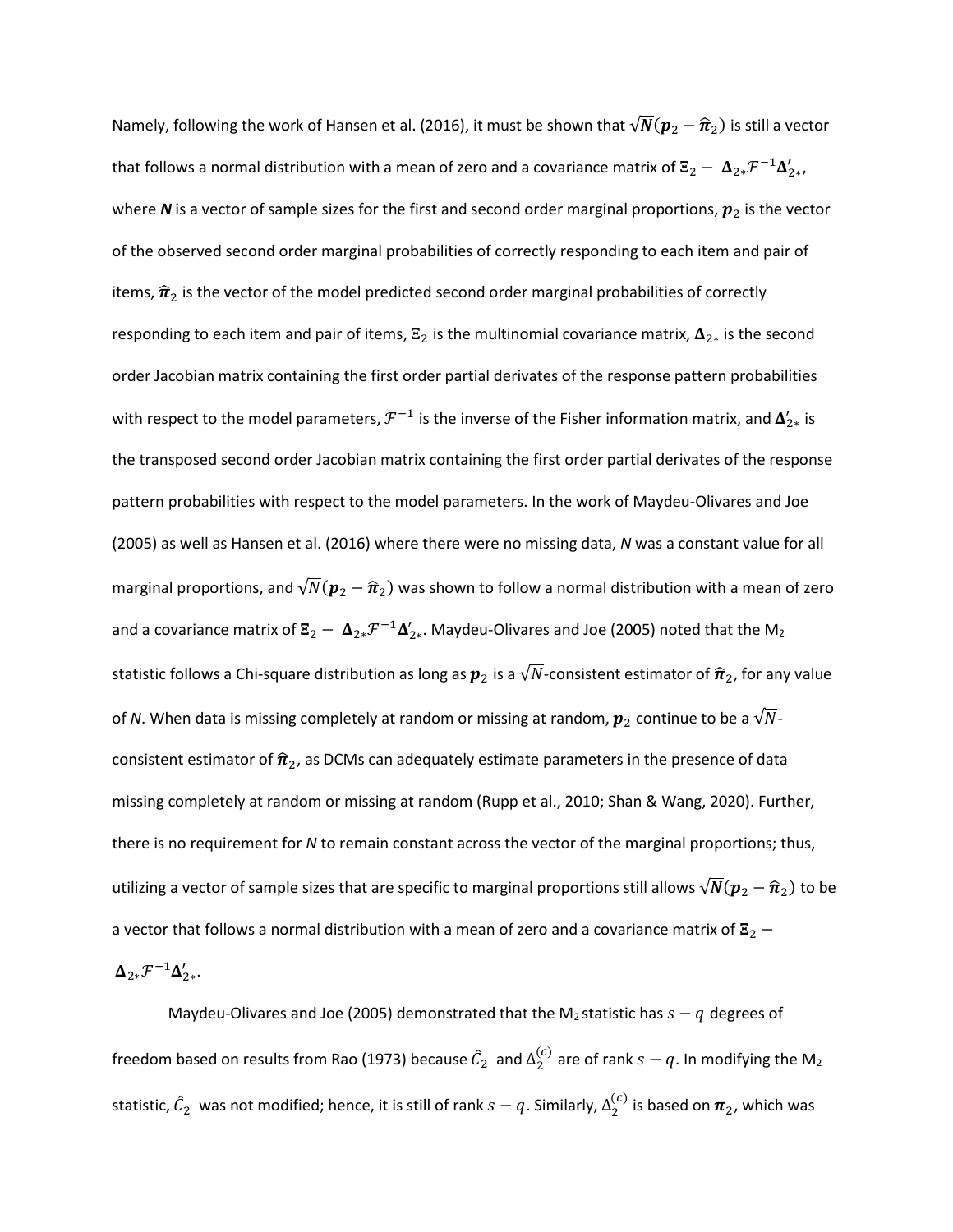also not altered in modifying the M2 statistic. Thus, the  $M_2^*$  statistic also has  $s-q$  degrees of freedom based on the proofs presented by Maydeu-Olivares and Joe (2005).

Using these proofs building upon the work by Maydeu-Olivares and Joe (2005) as well as Hansen et al. (2016), we demonstrate that the  $M_2^*$  statistic is also distributed along a Chi-squared distribution with  $s-q$  degrees of freedom. As such, the  $M_2^*$  statistic can be used to statistically evaluate model fit using inferential statistical tests, as the underlying distribution of the statistic is known.

#### **Objective**

The purpose of this study is to evaluate the performance of the  $M_2^*$  statistic. The performance of the  $M_2^*$  statistic can be evaluated across a variety of simulated conditions (e.g., sample sizes, betweenattribute correlations, proportion of missing data). Further, the performance of the  $M^*_2$  statistic can be evaluated in comparison to alternative approaches to addressing missing data that are commonly used (e.g., filtering out examinees with missing data, recoding missing data as incorrect responses).

### **Simulation Framework**

To evaluate the accuracy of the  $M_2^*$  statistic in the presence of missing data, we conducted a simulation study. We examined the effect of three factors on the  $M_2^*$  statistic. These factors and levels were:

- Sample size: To study the effects of missing data under varying sample sizes for DCMs, we examined DCMs with sample sizes of 1,000 and 5,000.
- Missing data proportions: To study how the extent of missing data influences calculation of the  $M_2^*$  statistic, we examined conditions where the proportion of missing data was 0%, 3%, and 5%.
- Between-attribute correlations: To analyze how the presence of missing data interacts with between-attribute correlations when calculating the  $M_2^*$  statistic, we examined betweenattribute correlations of zero and 0.20.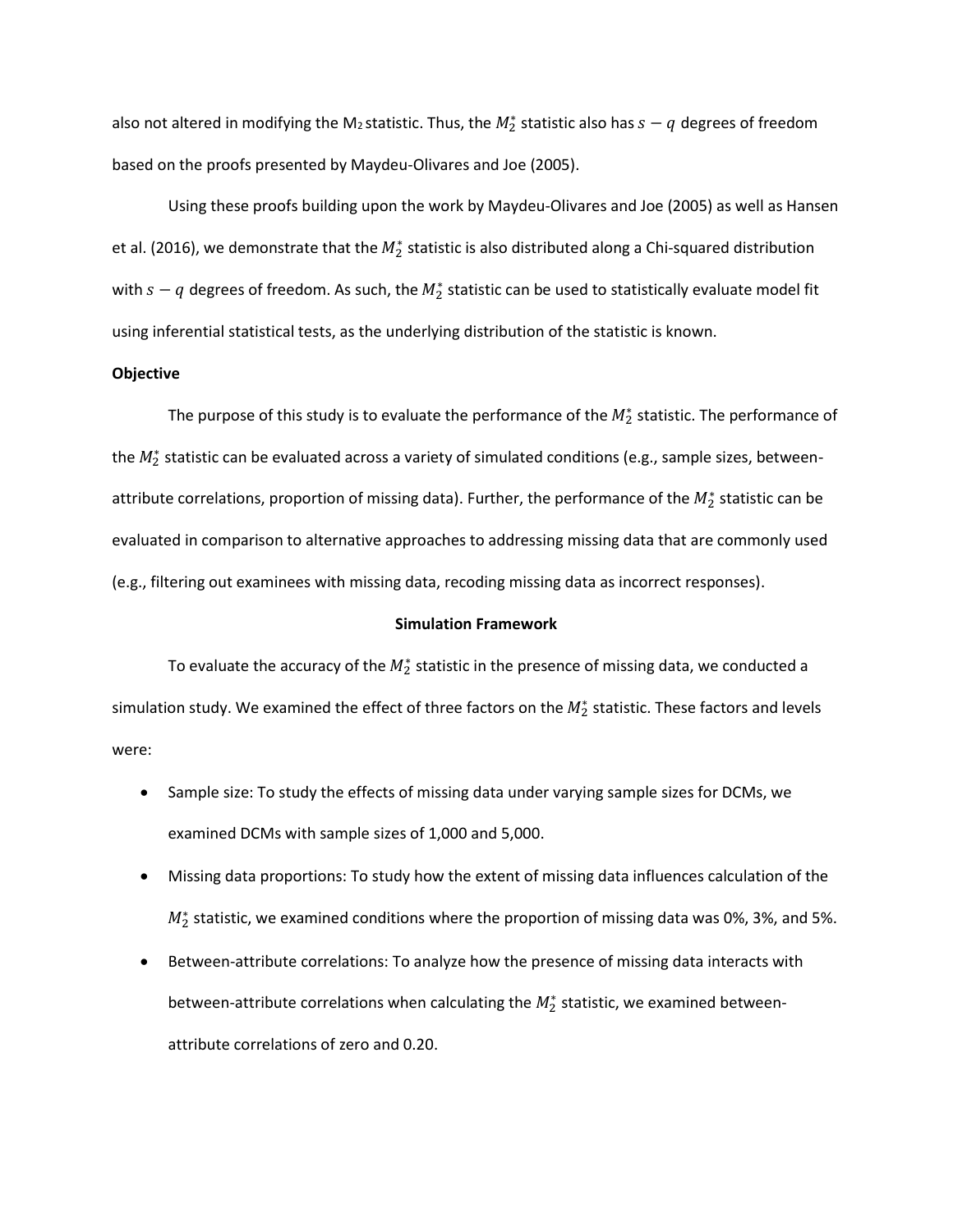This study used a full factorial simulation. In total, this study had 12 conditions with 100 replications per condition.

## **Data Simulation**

Each simulated assessment measured three attributes with 12 items. For the Q-matrix (Tatsuoka, 1983), items were specified such that each of the items measured 2 attributes, with each attribute measured by a least 4 items. Table 4 presents a hypothetical Q-matrix for this simulation study.

When generating the true attribute mastery profiles for each of the examinees, we simulated examinees such that there was a 0.50 probability of test takers mastering each of the attributes. We also set the between-attribute correlation to be either zero or .20, depending on the simulation condition, which is representative of uncorrelated attributes and of weakly correlated attributes. The true attribute mastery patterns were simulated using a standard normal cumulative distribution function based on the prevalence of attribute mastery, the between-attribute correlation, and a random number. This approach is consistent with the simulation approach used by Johnson and Sinharay (2018).

#### **Table 4**

#### *Hypothetical Q-Matrix*

|                | <b>Attribute</b> |            |            |  |  |  |  |
|----------------|------------------|------------|------------|--|--|--|--|
| Item           | $\alpha_1$       | $\alpha_2$ | $\alpha_3$ |  |  |  |  |
| $\mathbf 1$    | 1                |            | 1          |  |  |  |  |
| $\overline{2}$ | 1                | 1          | ი          |  |  |  |  |
| 3              | ი                | 1          | 1          |  |  |  |  |
| 4              | 1                | 1          | ი          |  |  |  |  |
| 5              | ი                | 1          | 1          |  |  |  |  |
| 6              | ი                | 1          | 1          |  |  |  |  |
| 7              | 1                | 1          | 0          |  |  |  |  |
| 8              | 1                | 1          |            |  |  |  |  |
| 9              | 1                | ი          | 1          |  |  |  |  |
| 10             | 1                | 1          | O          |  |  |  |  |
| 11             | Ω                | 1          | 1          |  |  |  |  |
| 12             | 1                |            | 1          |  |  |  |  |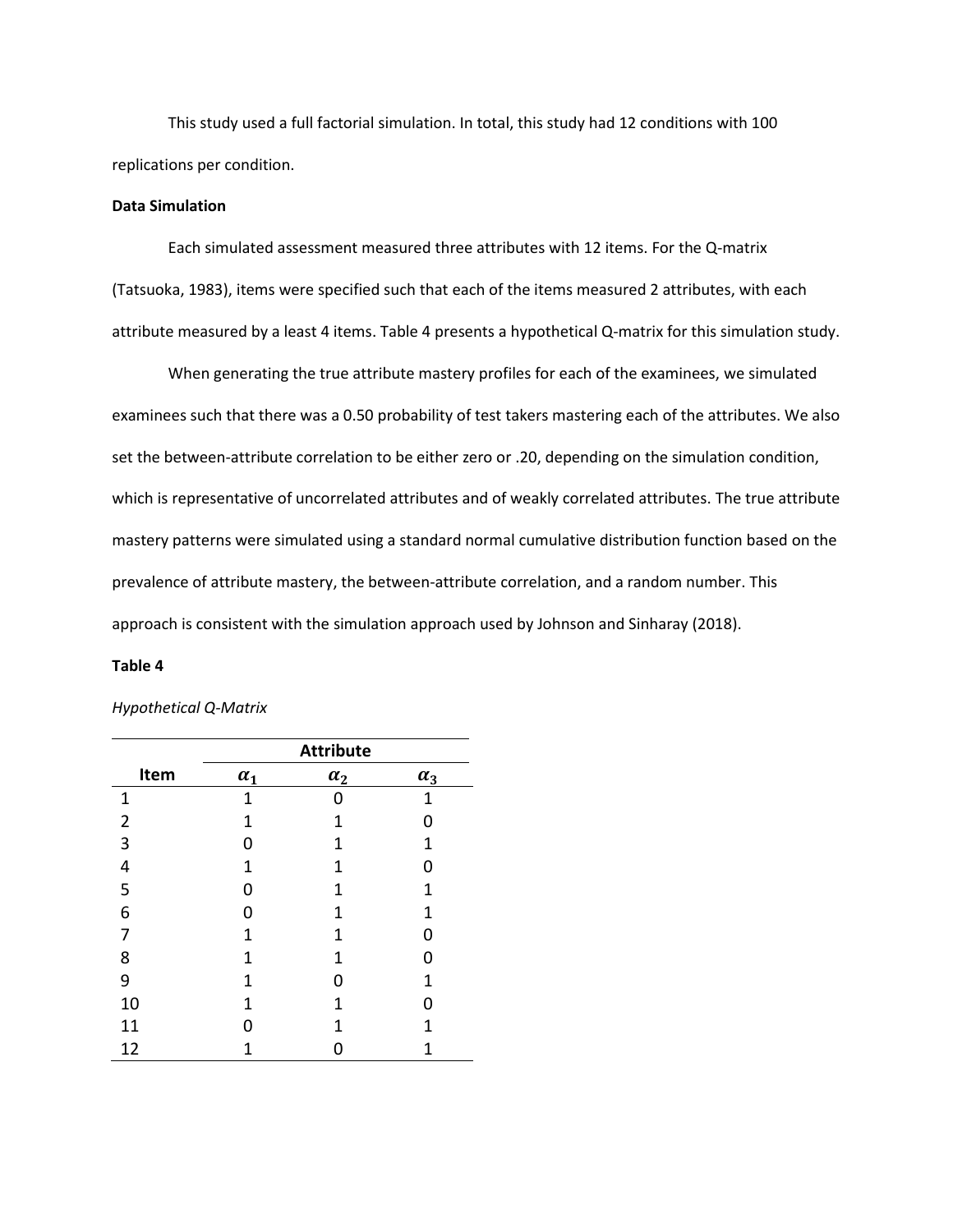We simulated item parameters to generate the data using a log-linear cognitive diagnosis model (LCDM; Henson et al., 2009). The item parameters for an LCDM include the item intercepts, main effects, and interaction effects. The item intercepts were drawn from a uniform distribution ranging from .10 to .20 and were then converted to the logit scale. The item intercept translates to the probability that a non-master of the two assessed attributes provides a correct response. The item main effects were drawn from truncated  $N(2, .5)$ , where values were restricted to be positive. Constraining the main effects to non-negative numbers ensures that attribute mastery increases the probability of a test taker providing a correct response. The item interaction effects were drawn from  $N(2, 1/6)$ . As with the main effects, the interaction effects were drawn from a truncated normal distribution. However, the interaction effect for each item was constrained to be at least as large as negative one times the smallest main effect for that item. This ensures that masters of both assessed attributes have a probability of providing a correct response that is at least as large as the probability of masters of only one attribute providing a correct response.

In LCDMs, the probability of providing a correct response is calculated by summing the combination of item effects that reflect the examinee's attribute mastery profile. When just one of the two assessed attributes were mastered, only the main effect for the mastered attribute is added to the item intercept to produce the probability of providing a correct response. When both assessed attributes were mastered, the main effects and interaction effect are added to the item intercept to produce the probability of providing a correct response. Of note, the sum of the item effects is on the logit scale and must be converted back to the probability scale to be interpreted as the probability of providing a correct response.

## **Model Estimation**

To introduce model misfit into the simulation, we estimated an LCDM and a deterministic-input, noisy-and-gate (DINA; de la Torre & Douglas, 2004; Haertel, 1989; Junker & Sijtsma, 2001) model to each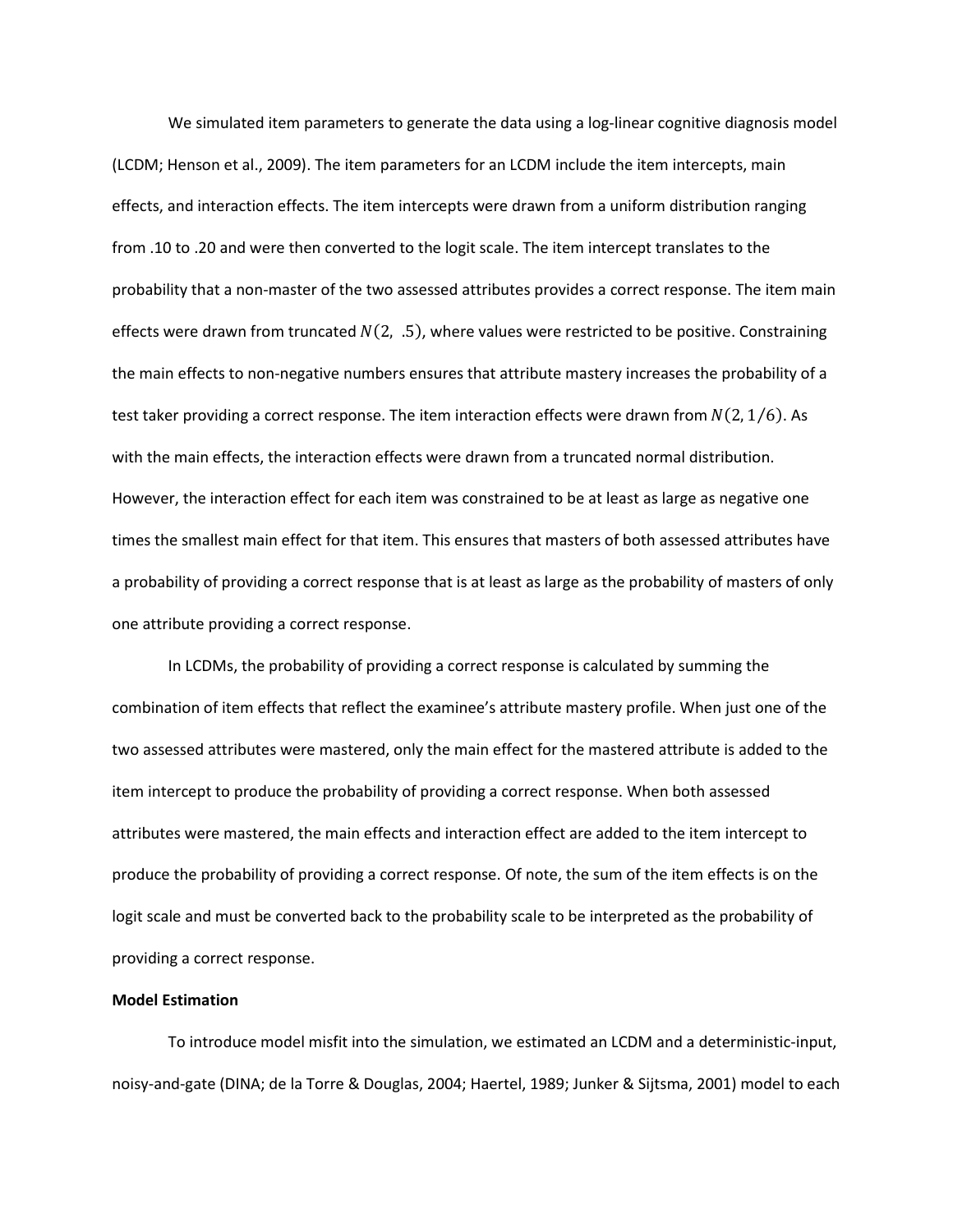generated dataset. In contrast to the LCDM, DINA models are non-compensatory models, meaning there are two probabilities that examinees will respond correctly: one for all examinees who have not mastered all the assessed attributes and one for examinees who have mastered all the assessed attributes (de la Torre & Douglas, 2004). In terms of the probability of responding correctly, there is no differentiation between examinees who have mastered some of the assessed attributes compared to examinees who have not mastered any of the assessed attributes. Because the simulated data was generated using an LCDM, where the probability of providing a correct response depends on the specific combination of attributes that have been mastered, it is expected that for any generated dataset, the LCDM should fit the data better than the DINA model.

To test the performance of the  $M_2^*$  statistic in assessing model fit in the presence of missing data, the LCDMs and DINA models will be estimated with missing data present based on the simulation condition. Because missing data is frequently addressed through data formatting approaches (e.g., recoding missing data as incorrect responses, filtering out examinees with missing data) rather than including the missing data in the estimated model, we also estimated LCDMs and DINA models when recoding missing data as incorrect responses and when filtering out examinees with missing data. Of note, neither the recoded data models nor the filtered data models include missing data; thus, the performance of the  $M_2^*$  statistic in the missing data models can be compared to alternative approaches to addressing missing data (e.g., recoding, filtering).

## **Performance Indices**

We calculated the Type I error rates and statistical power to comprehensively evaluate the performance of the  $M_2^*$  statistic. To provide further context surrounding the performance of the  $M_2^*$ statistic, we also calculated the profile- and attribute-level classification accuracy, and the mean absolute deviation (MAD) of the estimated parameters.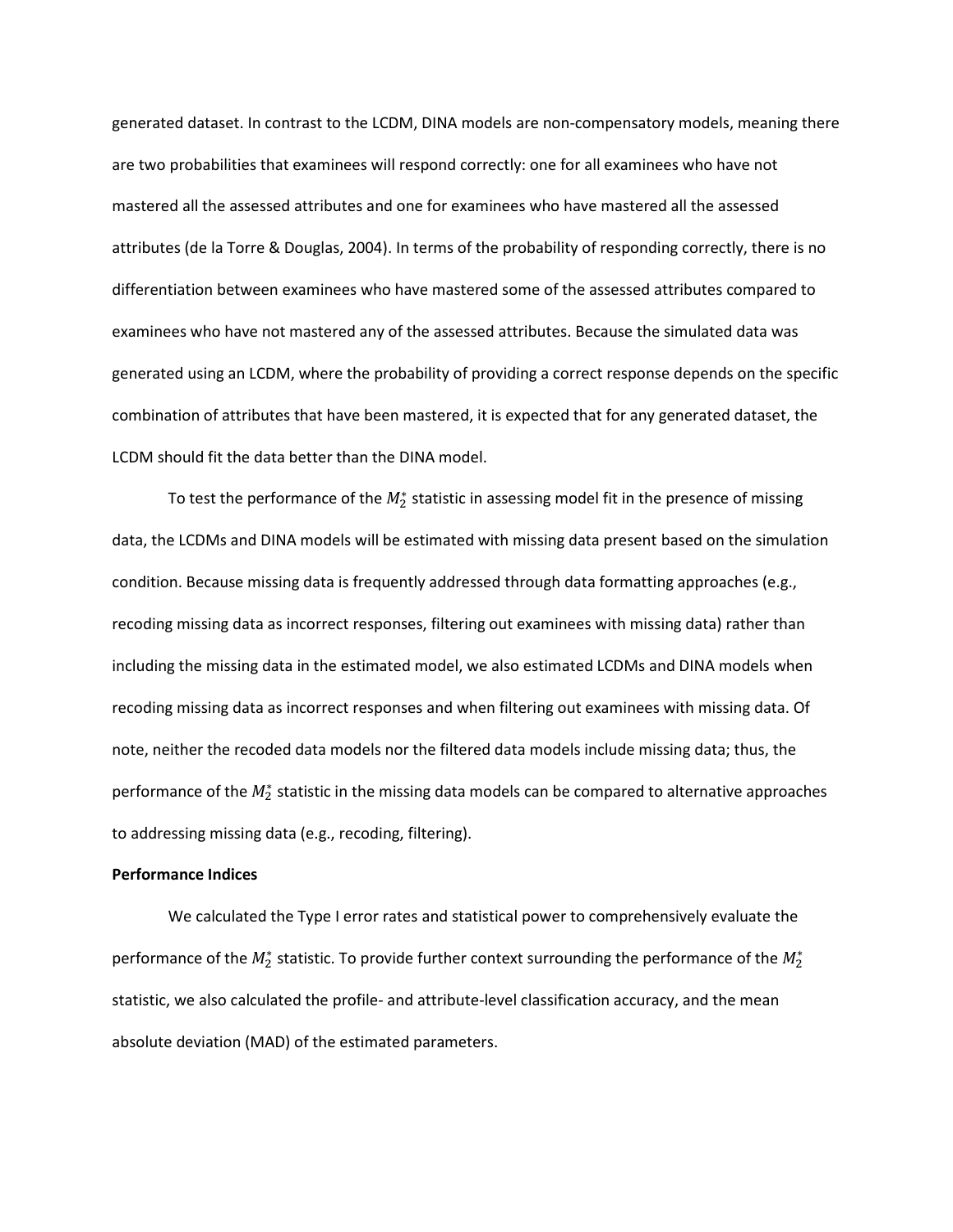#### *Type I Error*

Type I error rates were calculated as the proportion of LCDMs that are flagged for misfit within each condition. The LCDMs were flagged for misfit when the  $p$  value for the  $M_2^*$  statistic was less than .05. Because the true generating model in this simulation study was an LCDM, the estimated LCDMs should demonstrate adequate model fit; hence, LCDMs flagged for misfit are reflective of Type I errors (i.e., identifying misfit when none is present).

#### *Power*

Statistical power was calculated as the proportion of DINA models that are flagged for misfit within each condition. As with the Type I error rate calculations, the DINA models were flagged for misfit when the  $p$  value for the  $M^*_2$  statistic was less than .05. Because the true generating model in this simulation study was an LCDM, the estimated DINA models were expected to demonstrate misfit; thus, the power of the  $M_2^*$  statistic for detecting misfit is reflected by the proportion of truly misfitting models (i.e., the DINA models) that were correctly flagged as misfitting.

### *Parameter Recovery*

The recovery of person, structural, and item parameters provides context for the performance of the  $M_2^*$  statistic. Recovery of the person parameters was measured through classification accuracy. Classification accuracy at the profile- and attribute-level were calculated as the proportion of examinees where the estimated model classified the examinees' latent classes and attribute mastery statuses consistently with the examinees' true latent classes and attribute mastery statuses, respectively. Polychoric correlations and Cohen's kappa were also used to examine profile-level classification accuracy. To quantify the absolute discrepancies between the true and estimated parameter values on the original scale for each parameter, parameter recovery was evaluated using MAD estimates. The MAD estimates were calculated using

$$
MAD = |\overline{p_t - p_e}|, \qquad (2)
$$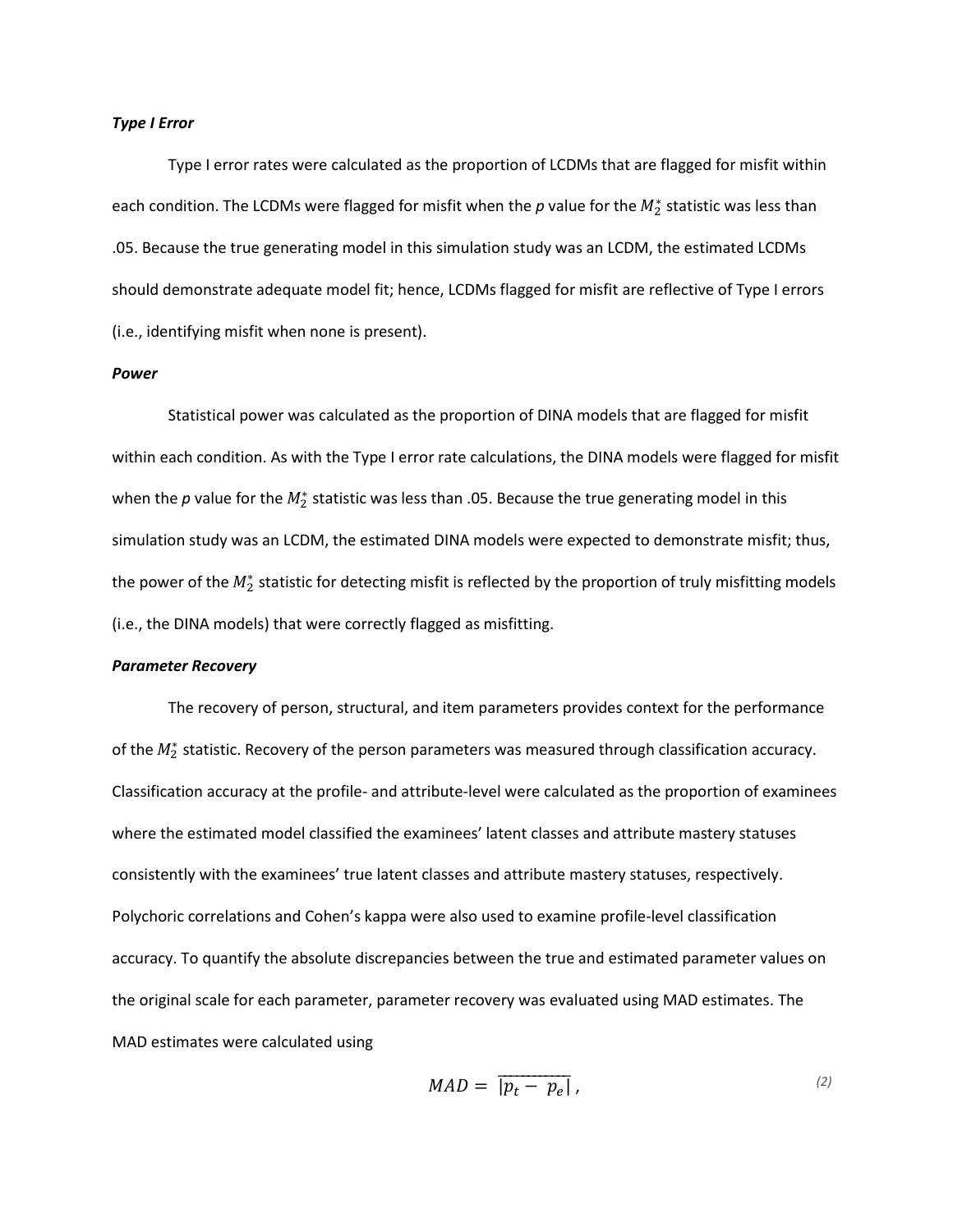where  $p_{_t}$  is the true value for a generic parameter and  $p_{_e}$  is the estimated value for the same generic parameter.

## **Results**

The performance of our  $M_2^*$  statistic was primarily informed by Type I error rates and power. To provide additional context for our findings, we also examined classification accuracy and parameter recovery for the models estimated in this simulation study.

## **Type I Error**

The Type I error rates for the missing data, recoded data, and filtered data LCDMs are presented in Table 5. We expected the Type I error rates to be approximately .05 since we used  $\alpha = .05$  to flag missing models. In the conditions with no missing data, the Type I error rate of the models incorporating missing data was relatively well controlled. This was expected given that the  $M_2^*$  statistic replicates current operationalizations of the  $M_2$  statistic when there is no missing data, and previous studies have demonstrated controlled Type I error rates for the currently operationalization of the  $M_2$  statistic (e.g., Chen et al., 2018; Liu et al., 2016). When missing data was present, the  $M_2^*$  statistic demonstrated elevated Type I error rates, ranging from .17 to .31. For the recoded data and filtered data LCDMs, the Type I error rates were relatively well controlled.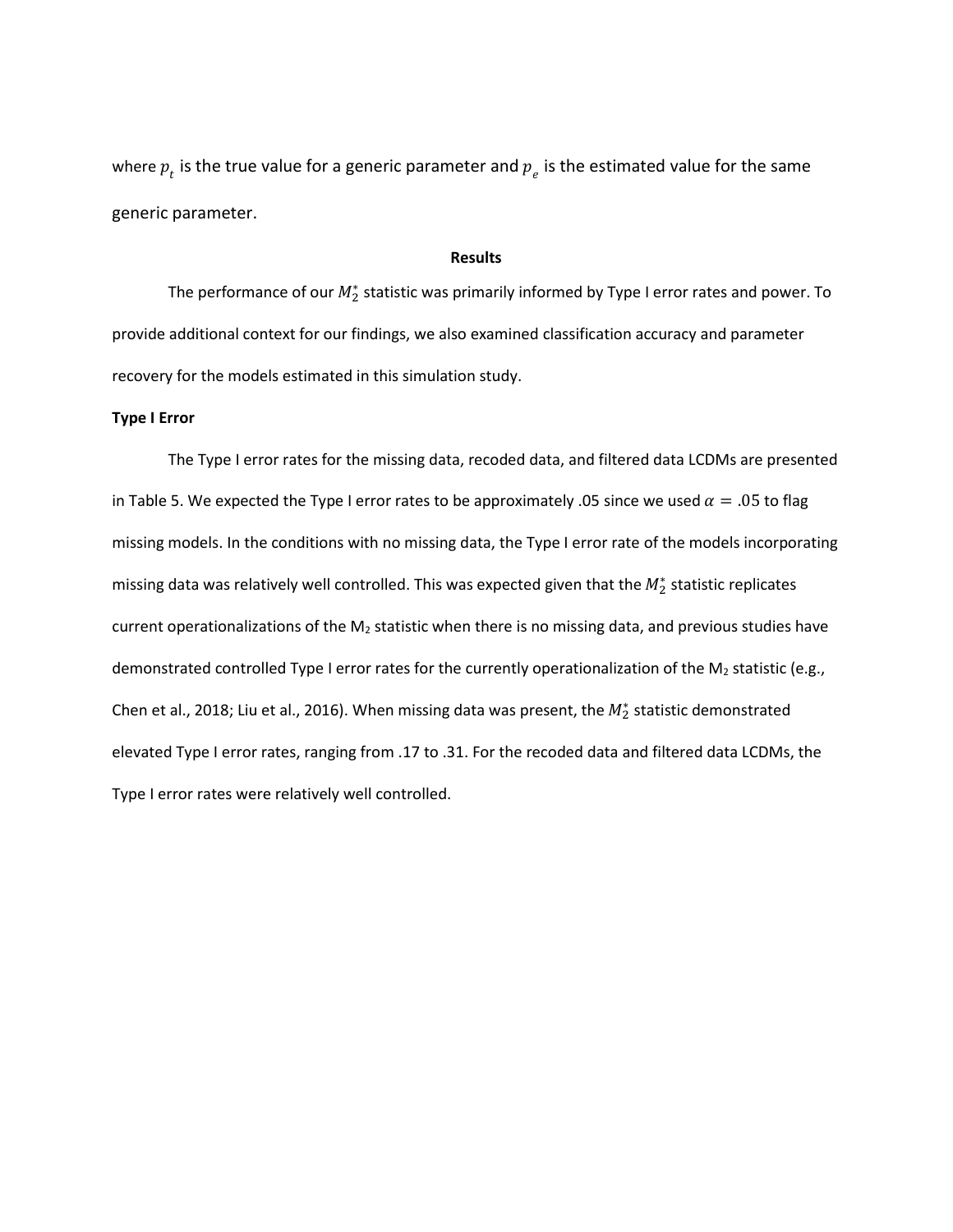## **Table 5**

| n     | Correlation | % Missing |     | Missing Data Recoded Data Filtered Data |     |
|-------|-------------|-----------|-----|-----------------------------------------|-----|
| 1,000 | 0           | 0         | .09 |                                         |     |
| 1,000 | 0           | 3         | .17 | .03                                     | .06 |
| 1,000 | 0           | 5         | .30 | .07                                     | .02 |
| 1,000 | 0.2         | 0         | .05 |                                         |     |
| 1,000 | 0.2         | 3         | .18 | .04                                     | .03 |
| 1,000 | 0.2         | 5         | .23 | .05                                     | .05 |
| 5,000 | 0           | 0         | .03 |                                         |     |
| 5,000 | 0           | 3         | .20 | .08                                     | .10 |
| 5,000 | 0           | 5         | .31 | .04                                     | .07 |
| 5,000 | 0.2         | 0         | .05 |                                         |     |
| 5,000 | 0.2         | 3         | .20 | .04                                     | .06 |
| 5,000 | 0.2         | 5         | .22 | .09                                     | .08 |

*Type I Error Rates*

## **Power**

Across all the estimated DINA models, the  $M_2^*$  statistic demonstrated elevated statistical power, especially for the conditions with a sample size of 5,000. In these large sample size conditions across all models, the statistical power was .98 or greater, which suggests great sensitivity to model misfit. For the missing data models, the power ranged from .83 to 1.00, which again suggests great sensitivity to model misfit. However, only one condition demonstrated statistical power less than .91, which suggests the  $M^*_2$ statistic demonstrates near perfect identification of misfitting models when missing data is present. This suggests the elevated Type I error rates may be related to an over-flagging tendency when using the  $M^*_2$ statistic.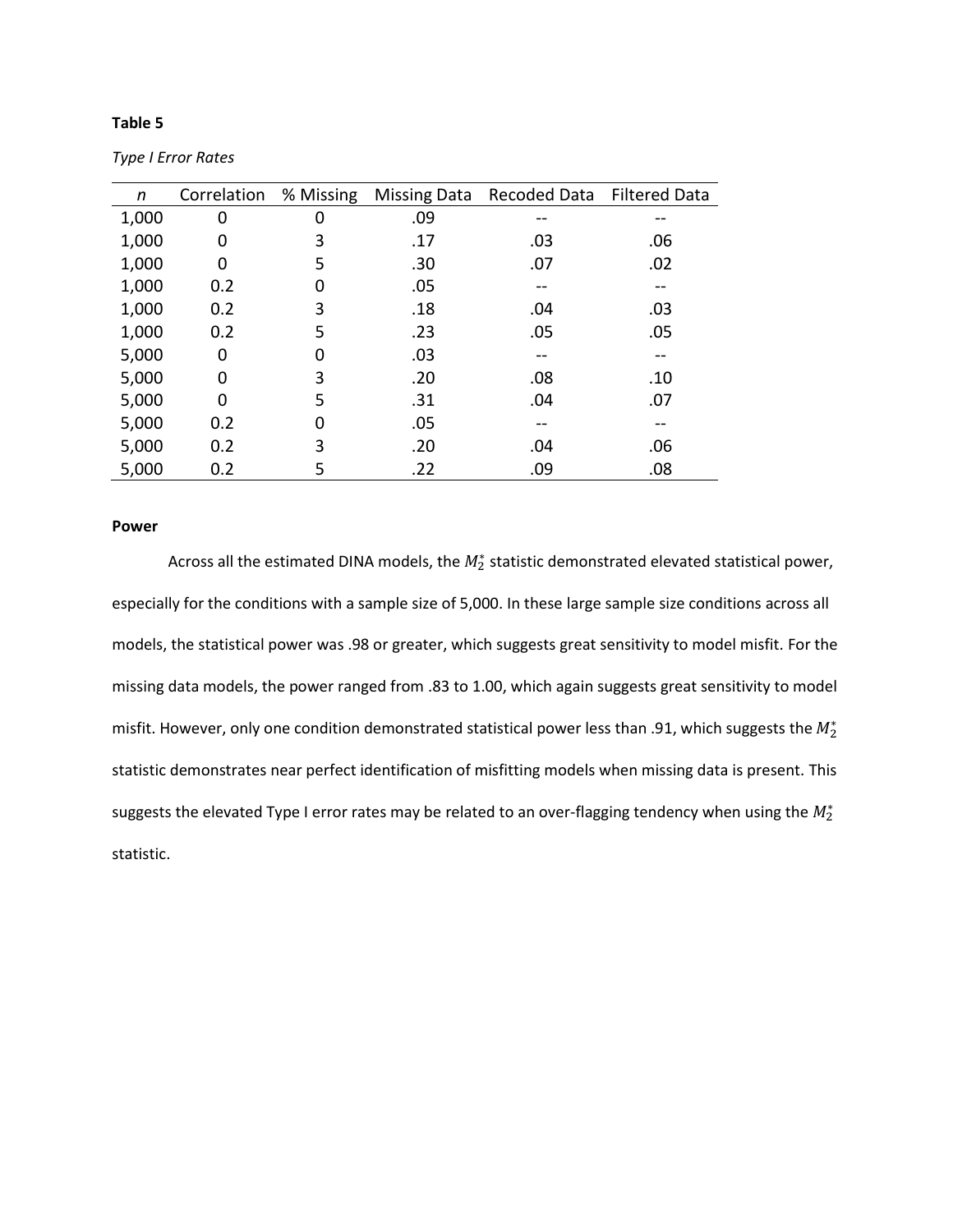## **Table 6**

| n     | Correlation | % Missing |      | Missing Data Recoded Data Filtered Data |      |
|-------|-------------|-----------|------|-----------------------------------------|------|
| 1,000 | 0           | 0         | .95  | --                                      |      |
| 1,000 | 0           | 3         | .99  | .91                                     | .83  |
| 1,000 | 0           | 5         | .97  | .84                                     | .65  |
| 1,000 | 0.2         | 0         | .82  | --                                      | --   |
| 1,000 | 0.2         | 3         | .91  | .79                                     | .70  |
| 1,000 | 0.2         | 5         | .91  | .74                                     | .57  |
| 5,000 | 0           | 0         | 1.00 |                                         |      |
| 5,000 | 0           | 3         | 1.00 | 1.00                                    | 1.00 |
| 5,000 | 0           | 5         | 1.00 | 1.00                                    | 1.00 |
| 5,000 | 0.2         | 0         | 1.00 |                                         |      |
| 5,000 | 0.2         | 3         | 1.00 | 1.00                                    | 1.00 |
| 5,000 | 0.2         | 5         | 1.00 | 1.00                                    | .98  |

*Statistical Power*

## **Follow-Up Analyses**

To better understand the elevated Type I error rates in the LCDMs when missing data is present and the broadly elevated statistical power, we explored classification accuracy and parameter recovery to contextualize these findings. It is possible that poor classification accuracy and/or poor parameter recovery could have led to model misfit. To examine this possibility, we compared model estimated profile- and attribute-level classification accuracy as well as the recovery of parameter estimates compared to the generating values.

## *Classification Accuracy*

The profile-level classification accuracy for the estimated LCDMs and DINA models are presented in Table 7. The missing data and recoded data LCDMs demonstrated adequate profile-level classification accuracy. The remaining models, including the filtered data LCDM, demonstrated rather poor profile-level classification accuracy.

The missing data LCDMs demonstrated similar classification accuracy regardless of whether missing data was present, which is noteworthy in indicating that the missing data LCDMs were able to maintain adequate classification accuracy even in the presence of missing data. The recoded LCDMs,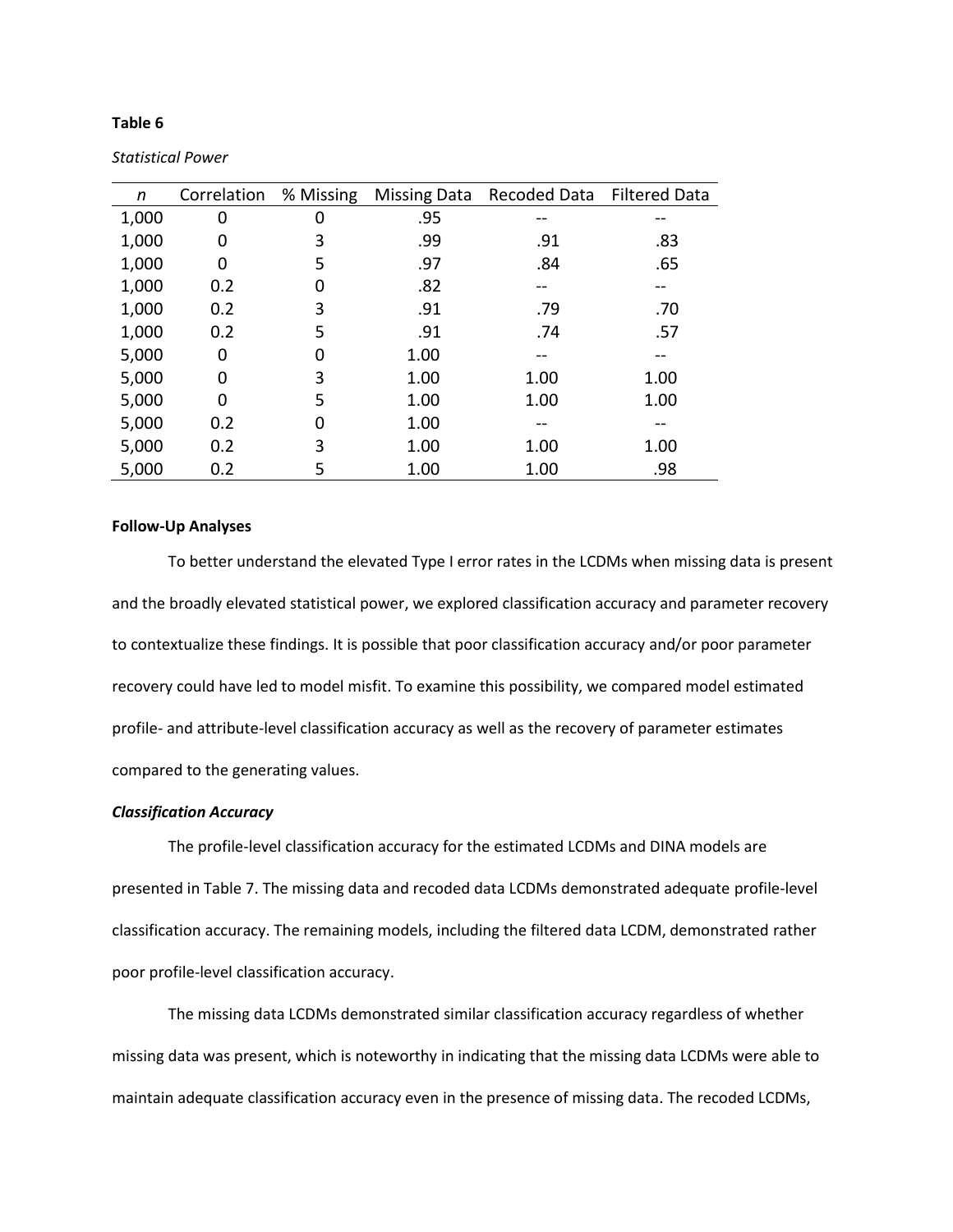however, generally demonstrated slightly lower classification accuracy, which was as much as .10 lower than the classification accuracy of the corresponding missing data LCDMs. Further, increasing amounts of missing data tended to result in a greater decrease in classification accuracy for the recoded data LCDMs, while this trend was much less pronounced for the missing data LCDMs. Taken together, these findings suggest the missing data LCDMs were able to recover simulated examinees' true latent classes better than the recoded data LCDMs and tremendously better than the filtered data LCDMs.

### **Table 7**

|       |             |                | <b>LCDM</b>    |                   |                   | <b>DINA</b> |                   |                   |
|-------|-------------|----------------|----------------|-------------------|-------------------|-------------|-------------------|-------------------|
|       |             | %              | <b>Missing</b> | Recoded           | Filtered          | Missing     | Recoded           | Filtered          |
| n     | Correlation | <b>Missing</b> | Data           | Data              | Data              | Data        | Data              | Data              |
| 1,000 | $\mathbf 0$ | 0              | .64            | $- -$             | $\qquad \qquad -$ | .21         | --                | --                |
| 1,000 | $\mathbf 0$ | 3              | .70            | .62               | .13               | .21         | .21               | .13               |
| 1,000 | $\mathbf 0$ | 5              | .66            | .56               | .13               | .21         | .20               | .13               |
| 1,000 | 0.2         | 0              | .69            | $\qquad \qquad -$ | $\qquad \qquad -$ | .22         | $\qquad \qquad -$ | $\qquad \qquad -$ |
| 1,000 | 0.2         | 3              | .66            | .65               | .15               | .24         | .22               | .12               |
| 1,000 | 0.2         | 5              | .66            | .58               | .15               | .21         | .22               | .12               |
| 5,000 | 0           | 0              | .73            | $\qquad \qquad -$ | $\qquad \qquad -$ | .21         | $\qquad \qquad -$ | $- -$             |
| 5,000 | $\mathbf 0$ | 3              | .72            | .61               | .12               | .21         | .21               | .13               |
| 5,000 | $\mathbf 0$ | 5              | .71            | .63               | .13               | .21         | .20               | .13               |
| 5,000 | 0.2         | 0              | .73            | $- -$             | $-$               | .23         | $- -$             | $- -$             |
| 5,000 | 0.2         | 3              | .70            | .70               | .15               | .22         | .22               | .12               |
| 5,000 | 0.2         | 5              | .73            | .66               | .15               | .24         | .23               | .12               |

*Profile-Level Classification Accuracy*

The polychoric correlations for the true and estimated attribute mastery profiles are presented in Table 8. The polychoric correlations for the missing data and recoded data models for both the LCDMs and the DINA models indicated consistent classifications. The polychoric correlations for the filtered data models for both the LCDMs and the DINA models indicated inconsistent classifications. Across all models, the polychoric correlations tended to be larger with correlated attributes, and the recoded data models tended to have slightly lower polychoric correlations as the proportion of missing data increased.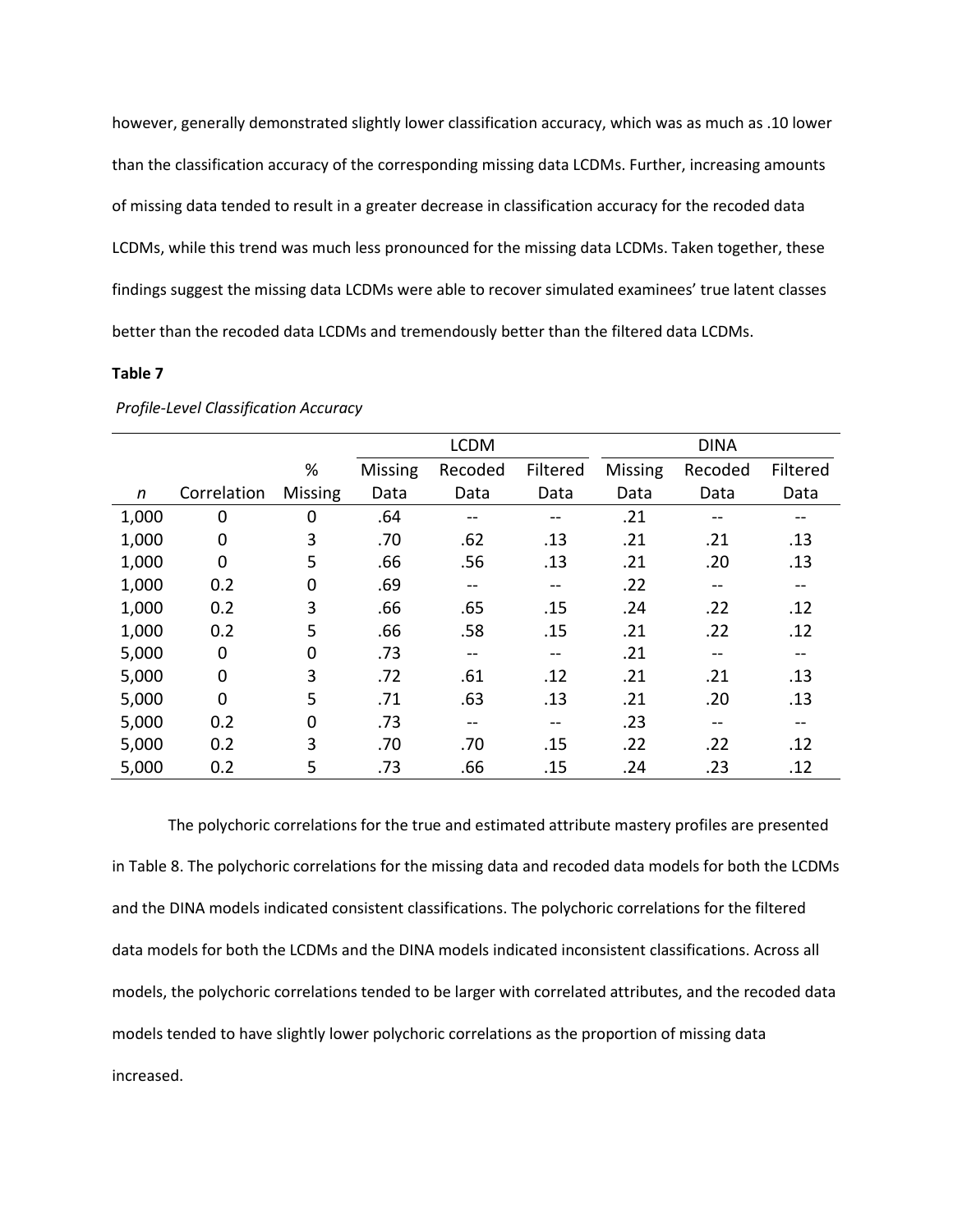## **Table 8**

|       |                |                |                | <b>LCDM</b> |                          |                | <b>DINA</b> |                   |
|-------|----------------|----------------|----------------|-------------|--------------------------|----------------|-------------|-------------------|
|       |                | %              | <b>Missing</b> | Recoded     | Filtered                 | <b>Missing</b> | Recoded     | Filtered          |
| n     | Correlation    | <b>Missing</b> | Data           | Data        | Data                     | Data           | Data        | Data              |
| 1,000 | 0              | 0              | .871           |             |                          | .864           |             |                   |
| 1,000 | 0              | 3              | .889           | .850        | .010                     | .858           | .857        | .008              |
| 1,000 | $\overline{0}$ | 5              | .874           | .824        | .005                     | .861           | .857        | .006              |
| 1,000 | 0.2            | 0              | .910           |             | $- -$                    | .901           | --          | --                |
| 1,000 | 0.2            | 3              | .903           | .891        | .000                     | .907           | .903        | .000              |
| 1,000 | 0.2            | 5              | .902           | .878        | .002                     | .896           | .893        | .006              |
| 5,000 | 0              | 0              | .895           |             | $- -$                    | .864           | --          | --                |
| 5,000 | $\Omega$       | 3              | .890           | .840        | $-.002$                  | .863           | .864        | $-.003$           |
| 5,000 | $\overline{0}$ | 5              | .891           | .845        | .006                     | .864           | .862        | .006              |
| 5,000 | 0.2            | 0              | .915           | $- -$       | $\overline{\phantom{m}}$ | .902           | $- -$       | $\qquad \qquad -$ |
| 5,000 | 0.2            | 3              | .908           | .898        | .001                     | .902           | .898        | .002              |
| 5,000 | 0.2            | 5              | .914           | .884        | $-.001$                  | .899           | .892        | .001              |

*Polychoric Correlations for the Attribute Mastery Profiles*

The Cohen's kappa estimates of agreement between the true and estimated attribute mastery profiles are presented in Table 9. The Cohen's kappa interpretation guidelines from Landis and Koch (1977) indicate the agreement between the true and estimated attribute mastery profiles was moderate to good for the missing data and recoded data LCDMs. The agreement between the true and estimated attribute mastery profiles was "slight" for the filtered data LCDM and all the DINA models.

Attribute-level classification accuracy is presented in Table 10. The missing data and recoded data LCDMs demonstrated strong attribute-level classification accuracy. The remaining models demonstrated moderate attribute-level classification accuracy. The attribute-level classification accuracy was notably higher for the missing data and recoded data LCDMs compared to the missing data and recoded data DINA models. The filtered data models demonstrated consistently lower attribute-level classification accuracy across the LCDM and DINA models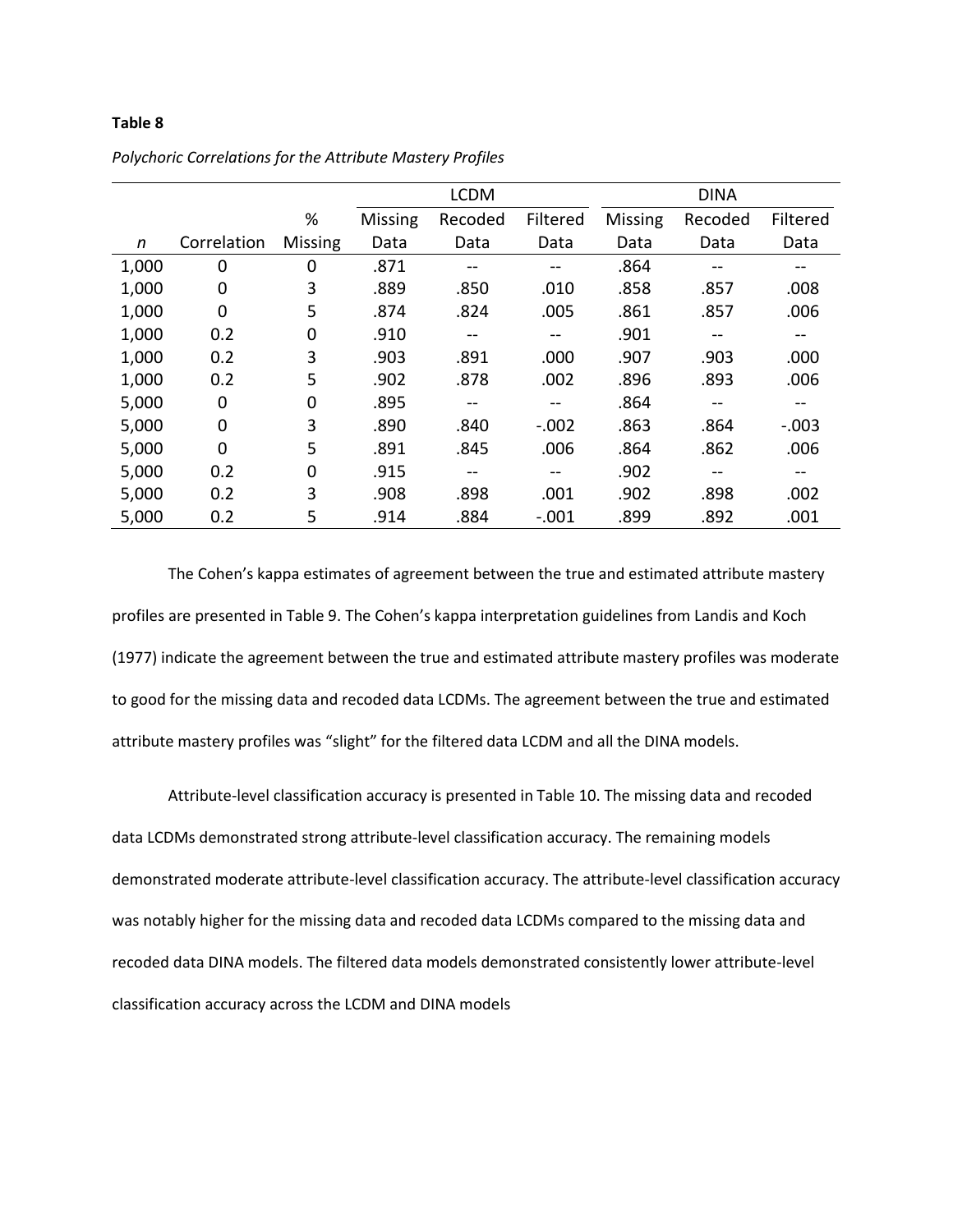## **Table 9**

|       |             |                |                | <b>LCDM</b> |          |                | <b>DINA</b> |          |
|-------|-------------|----------------|----------------|-------------|----------|----------------|-------------|----------|
|       |             | %              | <b>Missing</b> | Recoded     | Filtered | <b>Missing</b> | Recoded     | Filtered |
| n     | Correlation | <b>Missing</b> | Data           | Data        | Data     | Data           | Data        | Data     |
| 1,000 | 0           | 0              | .587           |             | --       | .101           |             | --       |
| 1,000 | 0           | 3              | .652           | .560        | .003     | .097           | .093        | .002     |
| 1,000 | $\mathbf 0$ | 5              | .615           | .498        | .002     | .098           | .087        | .000     |
| 1,000 | 0.2         | 0              | .634           | --          | --       | .108           | --          | --       |
| 1,000 | 0.2         | 3              | .598           | .589        | .003     | .130           | .112        | .000     |
| 1,000 | 0.2         | 5              | .605           | .512        | .002     | .099           | .109        | $-.001$  |
| 5,000 | 0           | 0              | .690           | $- -$       | --       | .102           | $- -$       | --       |
| 5,000 | $\mathbf 0$ | 3              | .677           | .554        | .000     | .094           | .098        | .001     |
| 5,000 | $\mathbf 0$ | 5              | .673           | .581        | .002     | .095           | .091        | .002     |
| 5,000 | 0.2         | 0              | .684           |             | --       | .120           |             | --       |
| 5,000 | 0.2         | 3              | .653           | .651        | .000     | .115           | .115        | .000     |
| 5,000 | 0.2         | 5              | .681           | .599        | .001     | .129           | .119        | .000     |

# *Cohen's Kappa for the Attribute Mastery Profiles*

## **Table 10**

*Attribute-Level Classification Accuracy*

|       |                |         |                | <b>LCDM</b> |                   |                | <b>DINA</b> |                   |
|-------|----------------|---------|----------------|-------------|-------------------|----------------|-------------|-------------------|
|       |                | %       | <b>Missing</b> | Recoded     | Filtered          | <b>Missing</b> | Recoded     | Filtered          |
| n     | Correlation    | Missing | Data           | Data        | Data              | Data           | Data        | Data              |
| 1,000 | 0              | 0       | .857           |             | --                | .704           |             | --                |
| 1,000 | 0              | 3       | .871           | .841        | .502              | .697           | .692        | .501              |
| 1,000 | 0              | 5       | .862           | .822        | .502              | .699           | .690        | .502              |
| 1,000 | 0.2            | 0       | .878           | $- -$       | $\qquad \qquad -$ | .698           |             | $\qquad \qquad -$ |
| 1,000 | 0.2            | 3       | .867           | .862        | .502              | .706           | .695        | .467              |
| 1,000 | 0.2            | 5       | .867           | .837        | .501              | .691           | .688        | .465              |
| 5,000 | 0              | 0       | .885           | $- -$       | $\qquad \qquad -$ | .701           | --          | --                |
| 5,000 | 0              | 3       | .881           | .842        | .500              | .697           | .695        | .501              |
| 5,000 | $\overline{0}$ | 5       | .878           | .847        | .502              | .698           | .692        | .501              |
| 5,000 | 0.2            | 0       | .891           |             | --                | .701           |             |                   |
| 5,000 | 0.2            | 3       | .881           | .879        | .507              | .700           | .697        | .468              |
| 5,000 | 0.2            | 5       | .890           | .863        | .504              | .703           | .692        | .467              |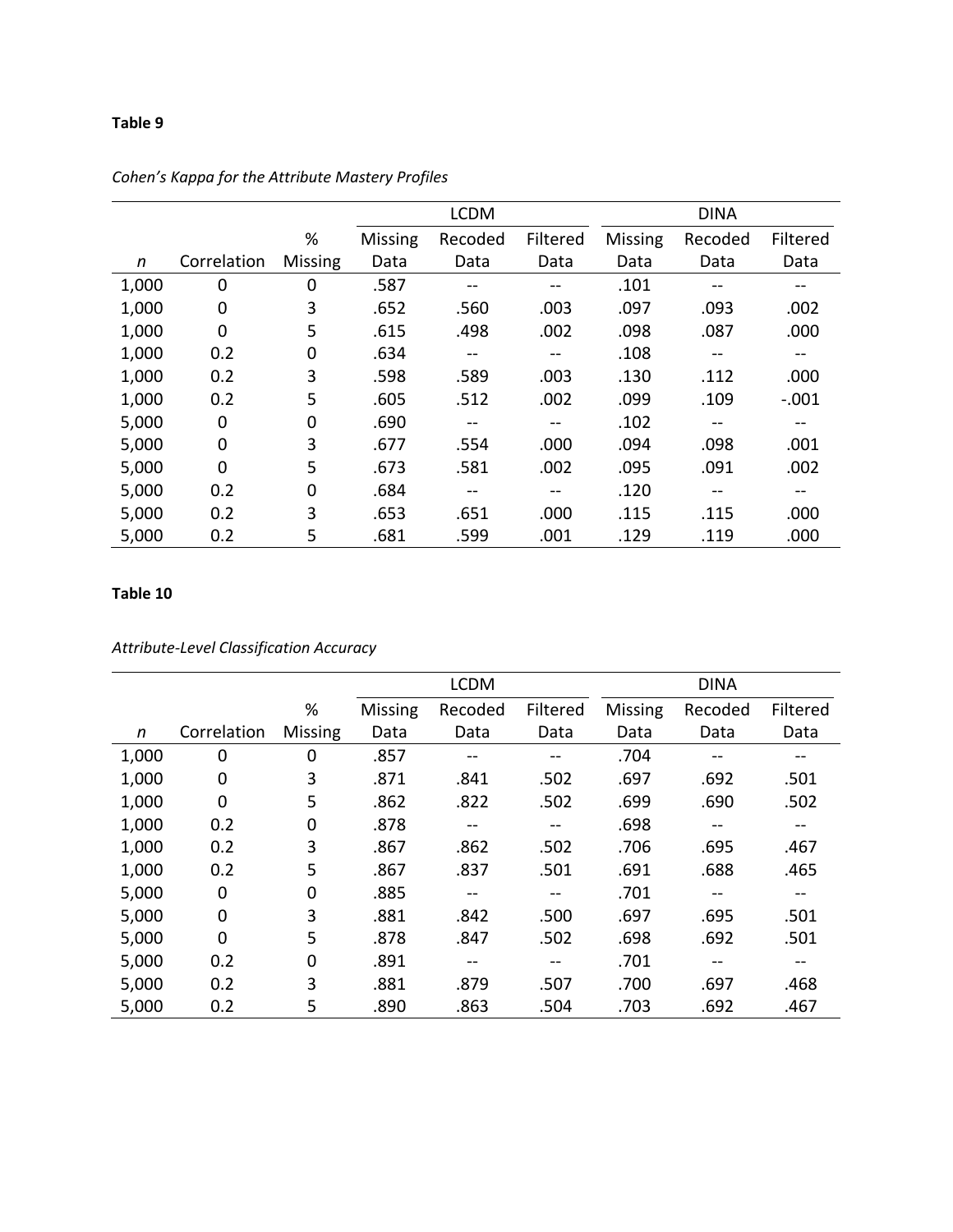## *Structural Parameter Recovery*

The MAD estimates for structural parameter recovery in the LCDMs are presented in Table 11. The MAD estimates for the missing data LCDMs were marginally smaller than the MAD estimates for the recoded data and filtered data LCDMs. For the missing data LCDMs, the MAD estimates were consistent across the different levels of missing data. In contrast, the MAD estimates for the recoded data and filtered data LCDMs showed small increases as the proportion of missing data increased, particularly in the small sample size conditions.

## **Table 11**

|       |             |           | <b>LCDM</b>         |              |                      |  |  |  |
|-------|-------------|-----------|---------------------|--------------|----------------------|--|--|--|
| n     | Correlation | % Missing | <b>Missing Data</b> | Recoded Data | <b>Filtered Data</b> |  |  |  |
| 1,000 | 0           | 0         | .035                |              |                      |  |  |  |
| 1,000 | 0           | 3         | .027                | .037         | .037                 |  |  |  |
| 1,000 | 0           | 5         | .030                | .045         | .047                 |  |  |  |
| 1,000 | 0.2         | 0         | .034                |              |                      |  |  |  |
| 1,000 | 0.2         | 3         | .038                | .036         | .039                 |  |  |  |
| 1,000 | 0.2         | 5         | .037                | .048         | .045                 |  |  |  |
| 5,000 | 0           | O         | .016                |              |                      |  |  |  |
| 5,000 | 0           | 3         | .017                | .030         | .017                 |  |  |  |
| 5,000 | O           | 5         | .017                | .023         | .018                 |  |  |  |
| 5,000 | 0.2         | 0         | .022                |              |                      |  |  |  |
| 5,000 | 0.2         | 3         | .026                | .021         | .022                 |  |  |  |
| 5,000 | 0.2         | 5         | .022                | .029         | .032                 |  |  |  |

## *Mean Absolute Difference of Structural Parameter Recovery*

#### *Item Parameter Recovery*

The MAD estimates for item parameter recovery in the small and large sample size conditions are presented in Figure 1 and Figure 2, respectively. The MAD estimates were calculated within each type of parameter (e.g., intercept, main effect, interaction effect) to provide a finer-grained analysis of how well each model recovered the different item parameters.

In the small sample size conditions, the intercept effect MAD estimates for all models were similar. The main effect and interaction effect MAD estimates for the missing data and filtered data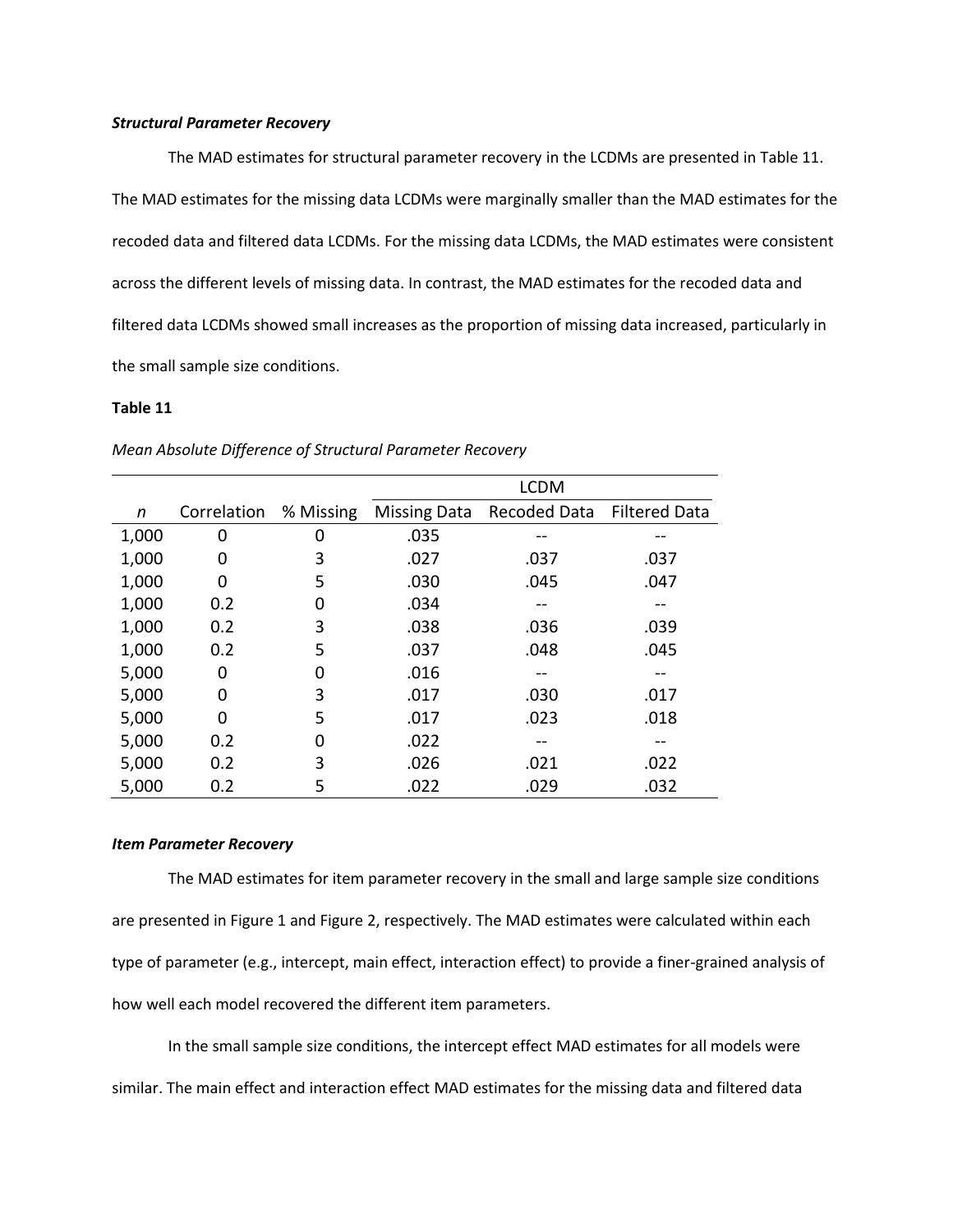LCDMs were similar to one another. The main effect MAD estimates for the recoded data LCDMs were similar or slightly larger than the main effect MAD estimates for the missing data and filtered data LCDMs. The interaction effect MAD estimates for the recoded data LCDMs were considerably larger than the interaction effect MAD estimates for the missing data and filtered data LCDMs.

In the large sample size conditions, the intercept effect MAD estimates for all models were again similar. When the attributes were uncorrelated, the main effect MAD estimates for the recoded data and filtered data LCDMs were similar or slightly larger than the main effect MAD estimates for the missing data LCDMs. When the attributes were weakly correlated, the main effect MAD estimates for the recoded data and filtered data LCDMs were again similar; however, the main effect MAD estimates for the recoded data and filtered data LCDMs were slightly smaller than the main effect MAD estimates for the missing data LCDMs in the 3% missing data condition and slightly larger than the main effect MAD estimates for the missing data LCDMs in the 5% missing data condition. The interaction effect MAD estimates for the missing data and filtered data LCDMs were similar and were considerably lower than the interaction effect MAD estimates for the recoded data LCDMs.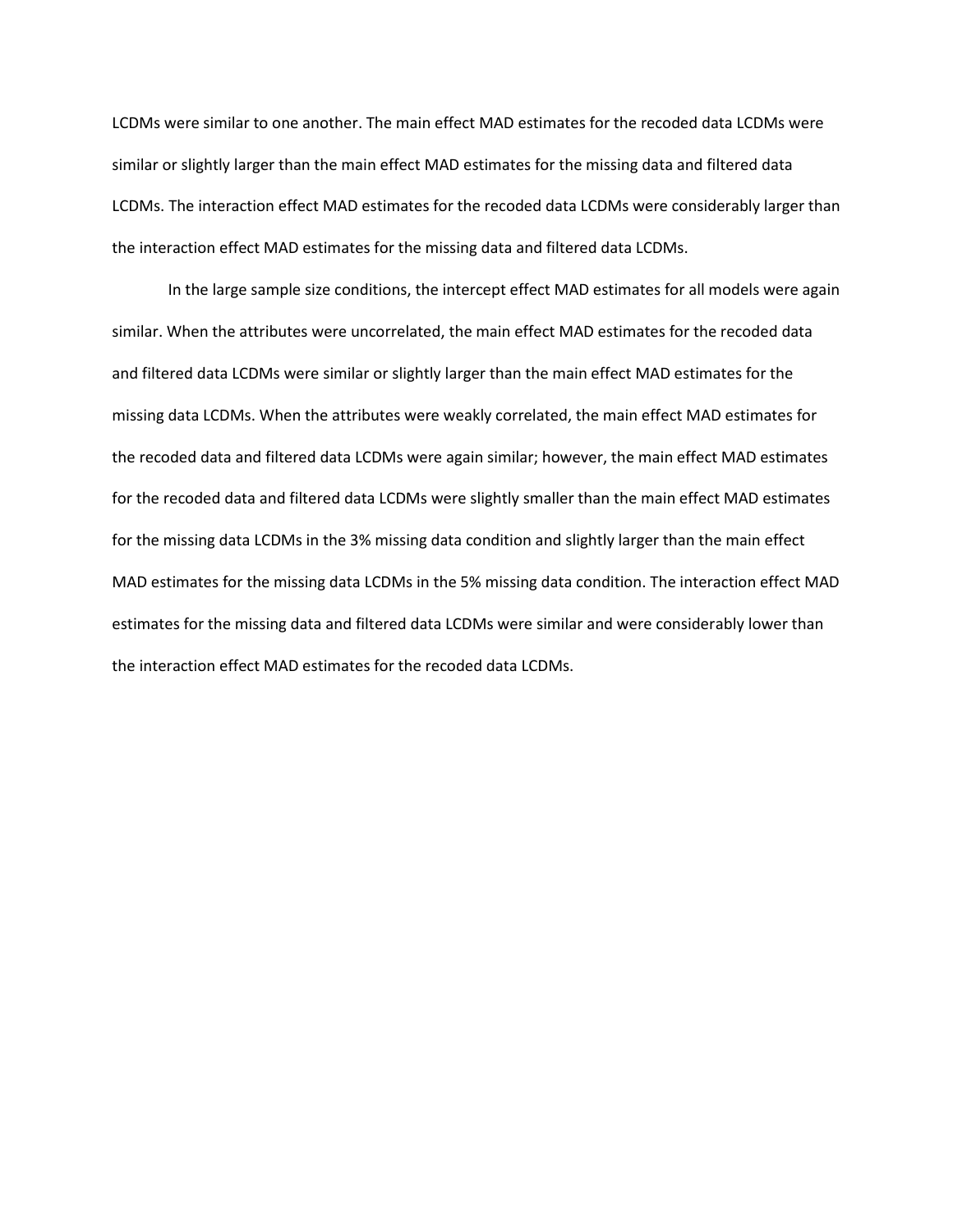# **Figure 1**



*Item Parameter Recovery Results (N = 1,000)*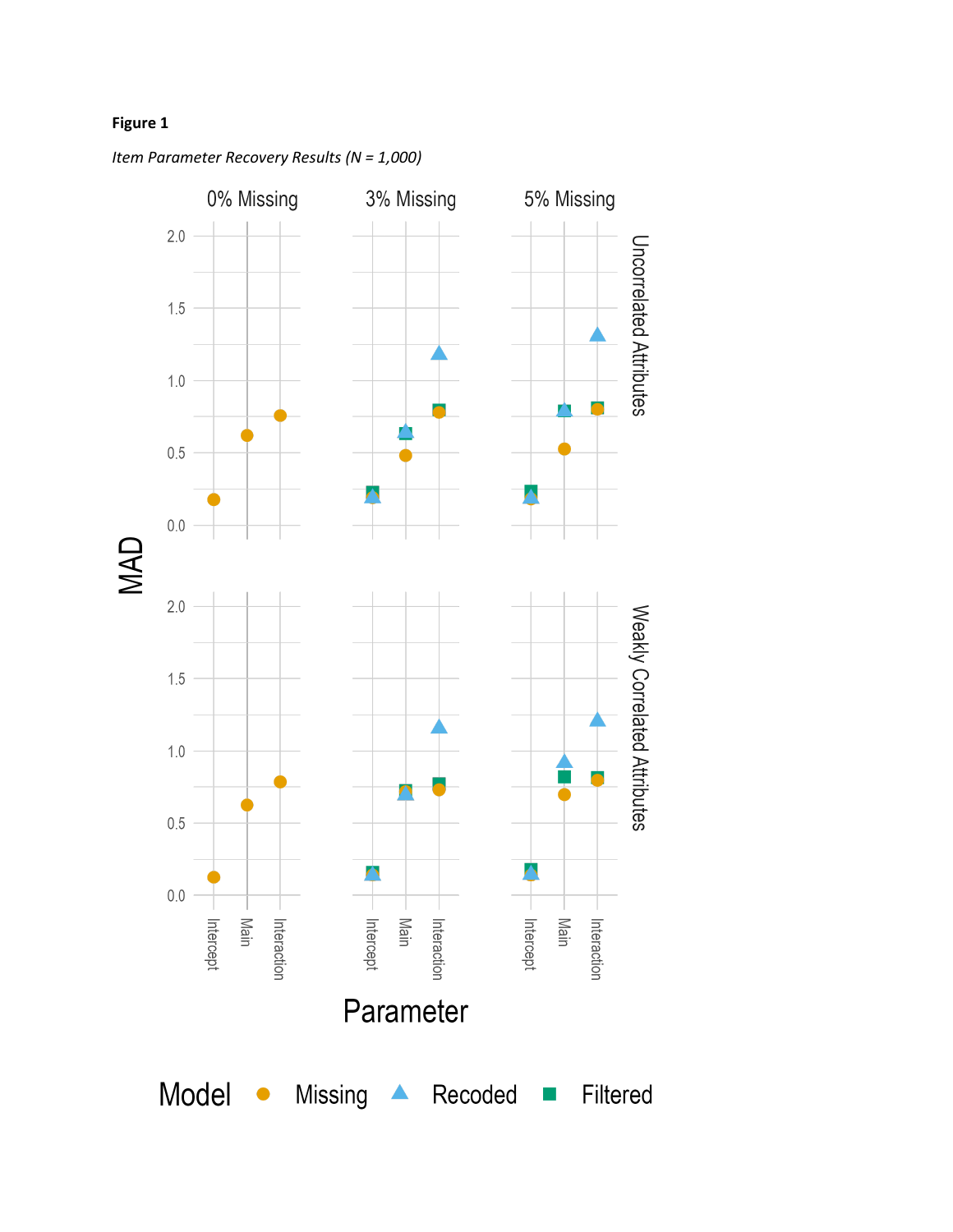# **Figure 2**



*Item Parameter Recovery Results (N = 5,000)*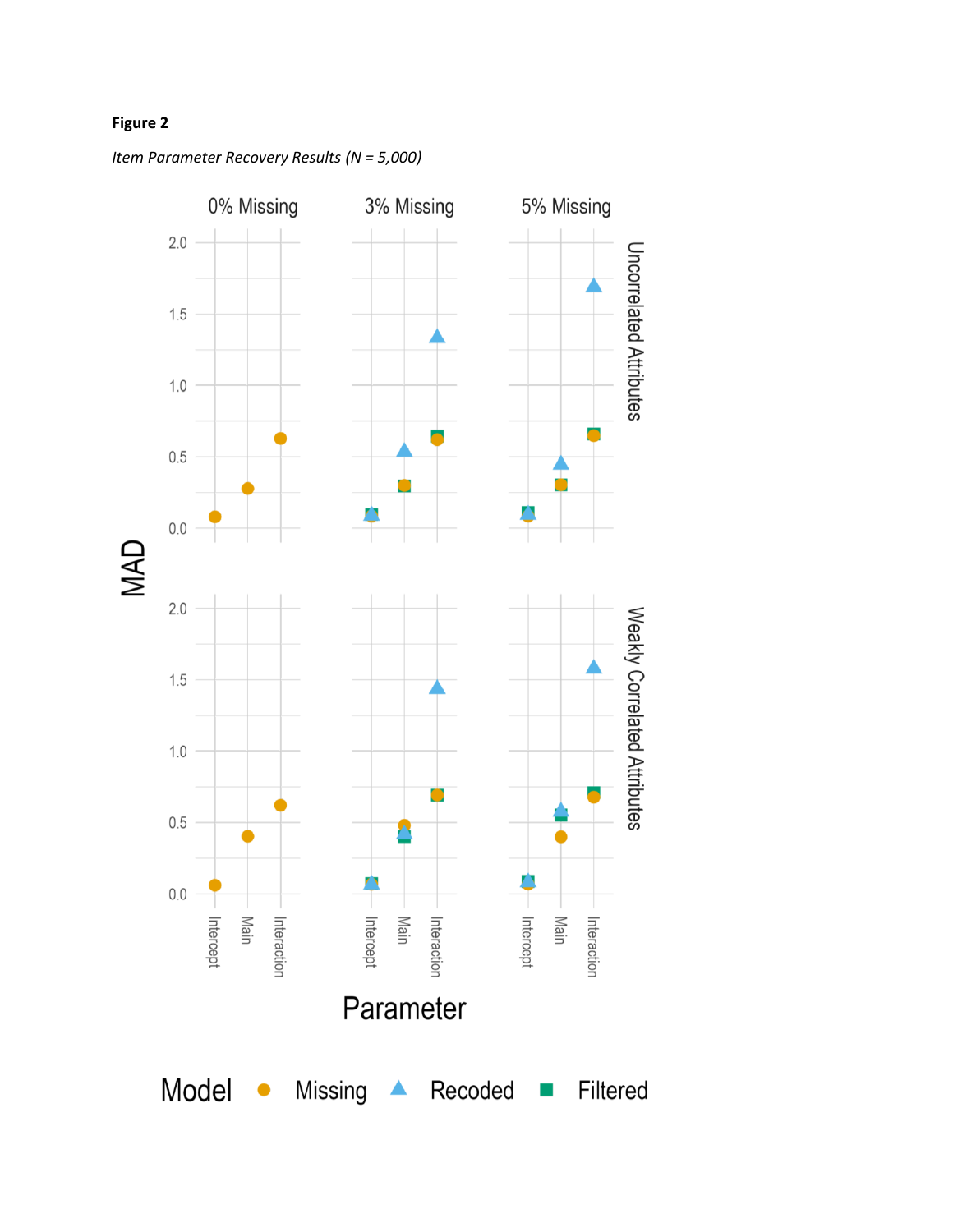#### **Discussion**

This simulation study examined the performance of our  $M_2^*$  statistic. Across all the studied conditions, our  $M_2^*$  statistic demonstrated elevated Type I error rates and statistical power. This suggests a sensitivity to model misfit, such that too many models were classified as misfitting.

To compare the performance of our  $M_2^*$  statistic to alternative methods for addressing missing data, we also estimated LCDMs when missing data was recoded as incorrect responses (i.e., recoded data LCDMs) and when examinees with missing data were filtered out of the data set (i.e., filtered data LCDMs). For the recoded data and filtered data LCDMs, the  $M_2$  statistic indicated relatively controlled Type I error rates and acceptable statistical power, although the statistical power appeared to be slightly elevated in the large sample size conditions.

Purely examining the Type I error rates and statistical power, it appears that our  $M_2^*$  statistic was not successful; however, an underlying question is how well the estimated missing data, recoded data, and filtered data LCDMs recovered the person and item parameters of the generating LCDMs. Thus, classification accuracy and the MAD of the estimated parameters provide insight into how well the estimated models recovered the parameters of the generating models.

The estimated missing data and recoded data LCDMs demonstrated adequate attribute mastery profile classification accuracy, but the filtered data LCDM demonstrated attribute mastery profile classification accuracy that was clearly suboptimal. The poor performance of the filtered data LCDM is somewhat unsurprising given that a number of examinees are filtered out of the available data, leaving significantly fewer examinees to be included in the estimated model and thus significantly fewer item responses to use in estimating the model parameters. In the small sample size conditions, the average number of examinees in the filtered data LCDMs ranged from 539 to 694, and the average number of examinees in the filtered data LCDMs ranged from 2,700 to 3,466 in the large sample conditions. This translates to a 31-46% decrease of the sample sizes in both the 1,000 and 5,000 sample size conditions.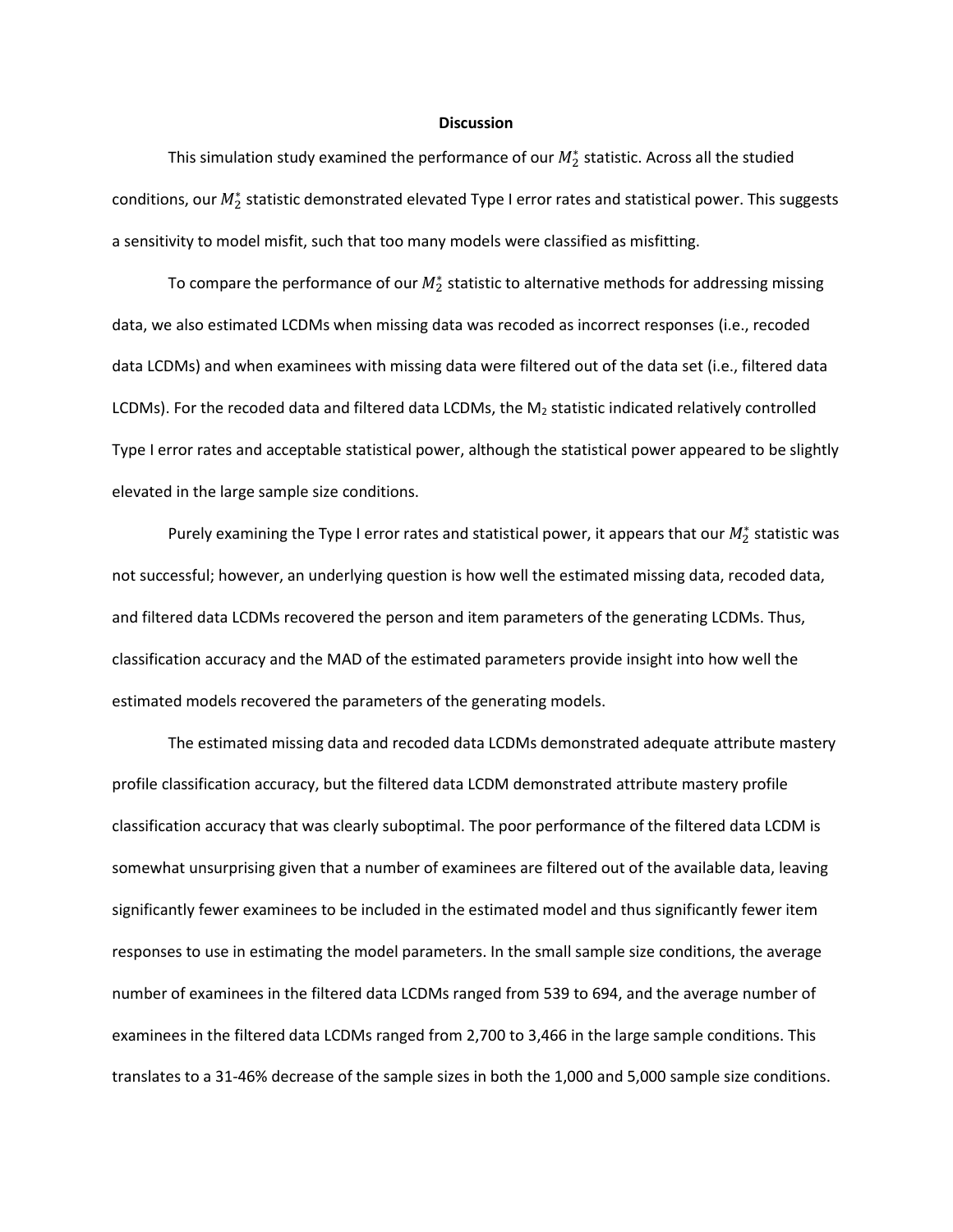The polychoric correlations and Cohen's kappa estimates corroborate the findings of the attribute mastery profile classification accuracy. Both the polychoric correlations and Cohen's kappa estimates indicate strong agreement between the true and estimated latent classes in the missing data and recoded data models, while there is only marginal agreement in the filtered data model.

Given the strong profile-level classification accuracy in the missing data and recoded data models, it is unsurprising that these models also demonstrated strong attribute-level classification accuracy. After all, strong attribute-level classification accuracy is a prerequisite of strong profile-level classification accuracy. However, the moderate attribute-level classification accuracy in the filtered data models is a significant improvement over the marginal profile-level classification accuracy. When combined with the similar but slightly elevated MAD estimates for structural parameter recovery in the filtered data model, this suggests that the moderate error in the estimated structural parameters of the filtered data model led to estimated attribute mastery profiles that were similar to but not equal to the true attribute mastery profiles.

The estimated missing data and filtered data LCDMs demonstrated similar MAD estimates for the item parameters. The recoded data LCDM demonstrated similar MAD estimates for the intercept parameters, although there were minor differences for some of the main effect MAD estimates and significant differences for all the interaction effect MAD estimates. Theoretically, it is unsurprising that the main effect and interaction effect MAD estimates were elevated for the recoded data LCDMs. Because missing data are recoded as incorrect responses in the recoded data LCDMs, the practical impact on item parameter recovery is only actualized when the recoded response is different than the response that would have likely been provided. In other words, the practical impact on item parameter recovery occurs when the examinee would have likely responded correctly yet the missing data is recoded as incorrect. More specifically, recoding missing responses as incorrect from examinees who would have likely responded correctly makes the items appear to be more difficult than they truly are,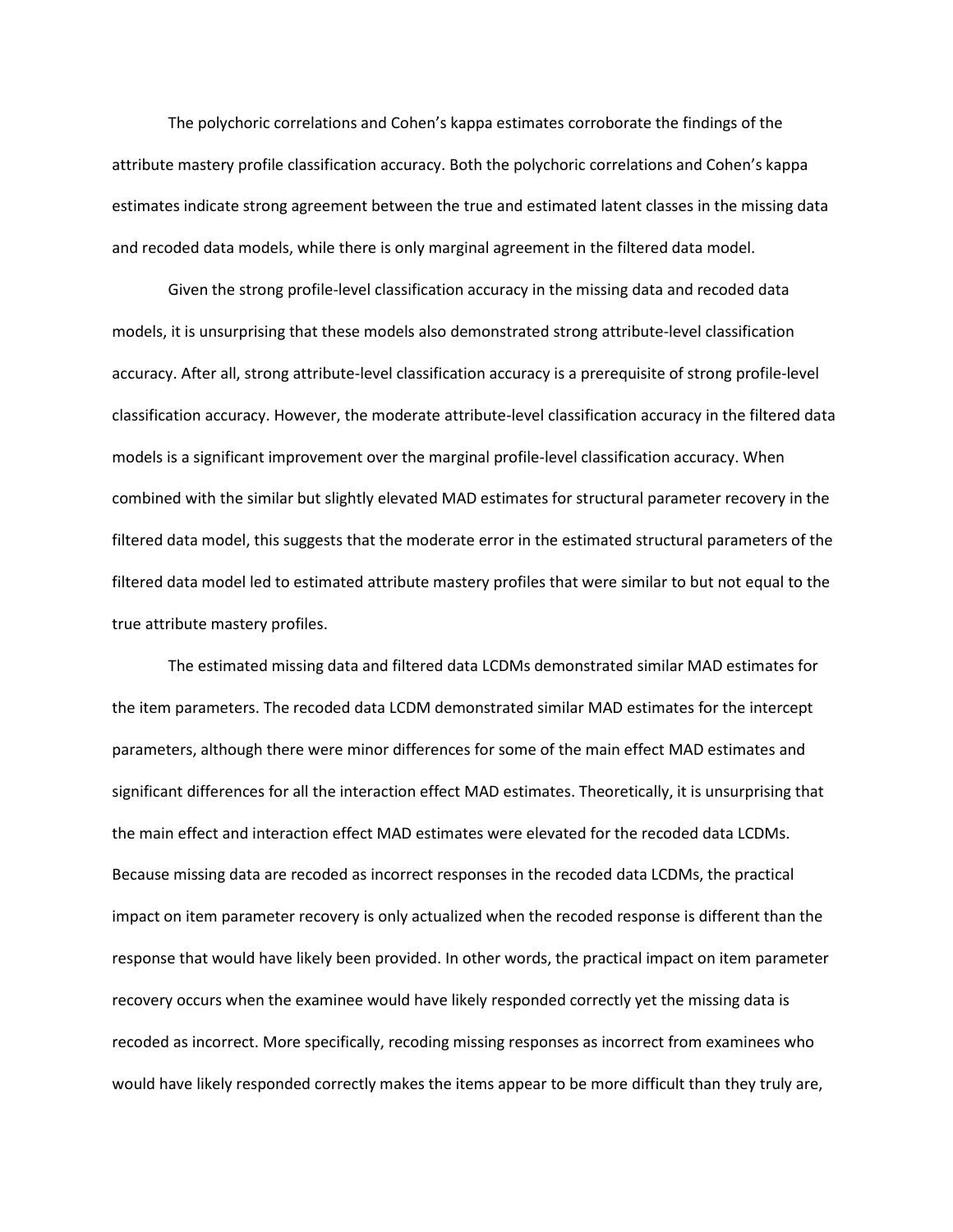which would inflate the main and interaction effect estimates. Thus, recoding missing data as incorrect responses likely explains the elevated MAD estimates for the main and interaction effects in the recoded LCDMs.

The parameter recovery results are largely consistent with other DCM simulations examining the impact of missing data on parameter recovery. Sünbül (2018) found that recoding data is incorrect led to decreased classification accuracy and increased error in the item parameter estimates when estimating DINA models. Further, Sünbül (2018) found that classification accuracy tended to decrease and item parameter error tended to increase with increasing amounts of missing data, which is consistent with the findings of this study. Shan and Wang (2020) found profile-level classification accuracy to be approximately .70, attribute-level classification accuracy to be above .90, and the item parameters to be recovery adequately when data were missing completely at random. Both findings were consistent with the findings of this study, although the Shan and Wang (2020) study utilized fewer examinees and more items, which increases the difficulty of making a direct comparison of those findings and the findings from this study.

 Taking all these findings together, the results from this study are inconclusive regarding how to estimate model fit in the presence of missing data for DCMs. The Type I error rate was clearly suboptimal for the missing data LCDMs, but the Type I error rates were relatively well controlled for the recoded data and filtered data LCDMs. However, the classification accuracy and MAD estimates for the item parameters indicated the filtered data LCDM and the recoded data LCDM, respectively, were also suboptimal. Given the totality of these findings, recoding and filtering missing data appeared to allow an LCDM to be estimated that fits the resulting recoded or filtered data set, respectively, although these models were not adequate representations of the generating model. Conversely, incorporating missing data into the LCDM allowed for the best recovery of the person and item parameters; however, the  $M^*_2$ statistic did not recognize that model fit.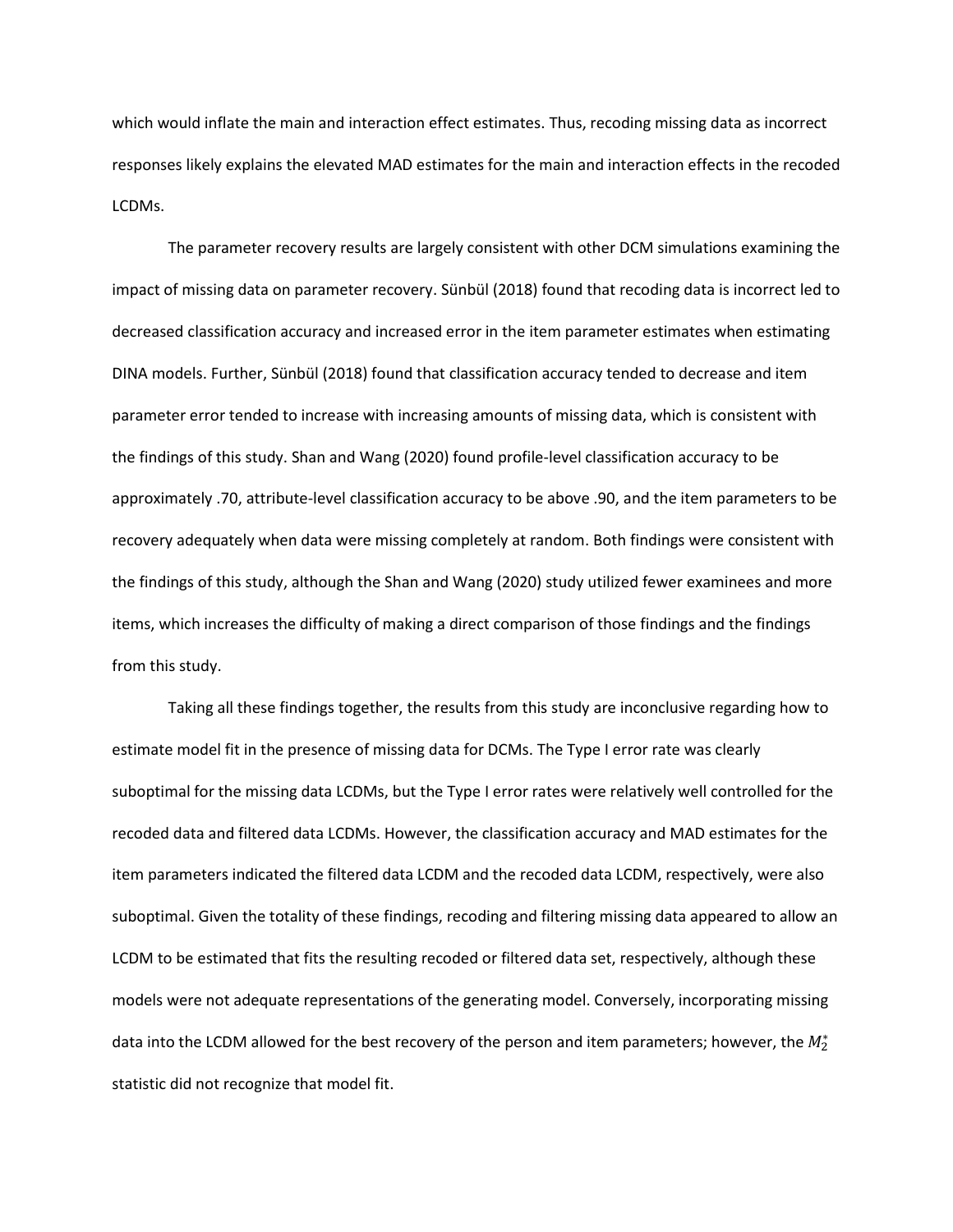Because of the ubiquity of missing data as well as importance of appropriately addressing missing data, future work should continue modifying existing model fit indices to adequately estimate model fit in the presence of missing data. Additionally, future work may consider continued examination of the appropriateness of using recoding and filtering to address missing data. While the findings of this study are far from conclusive, the findings of this study cast doubt as to whether these approaches to addressing missing data allow for adequate parameter recovery.

#### **Conclusion**

The  $M_2^*$  statistic developed in this study performed sub-optimally in terms of Type I error rates and statistical power. However, the findings of this study indicated that the missing data LCDMs were able to adequately recover the person and item parameters, whereas the recoded and filtered data models were not able to adequately recover the person and item parameters. More work is needed to identify statistics that control Type I error rates in the presence of missing data while still adequately recovering the person and item parameters. Additional work may also be needed to explore implications of recoding and filtering missing data in terms of parameter recovery.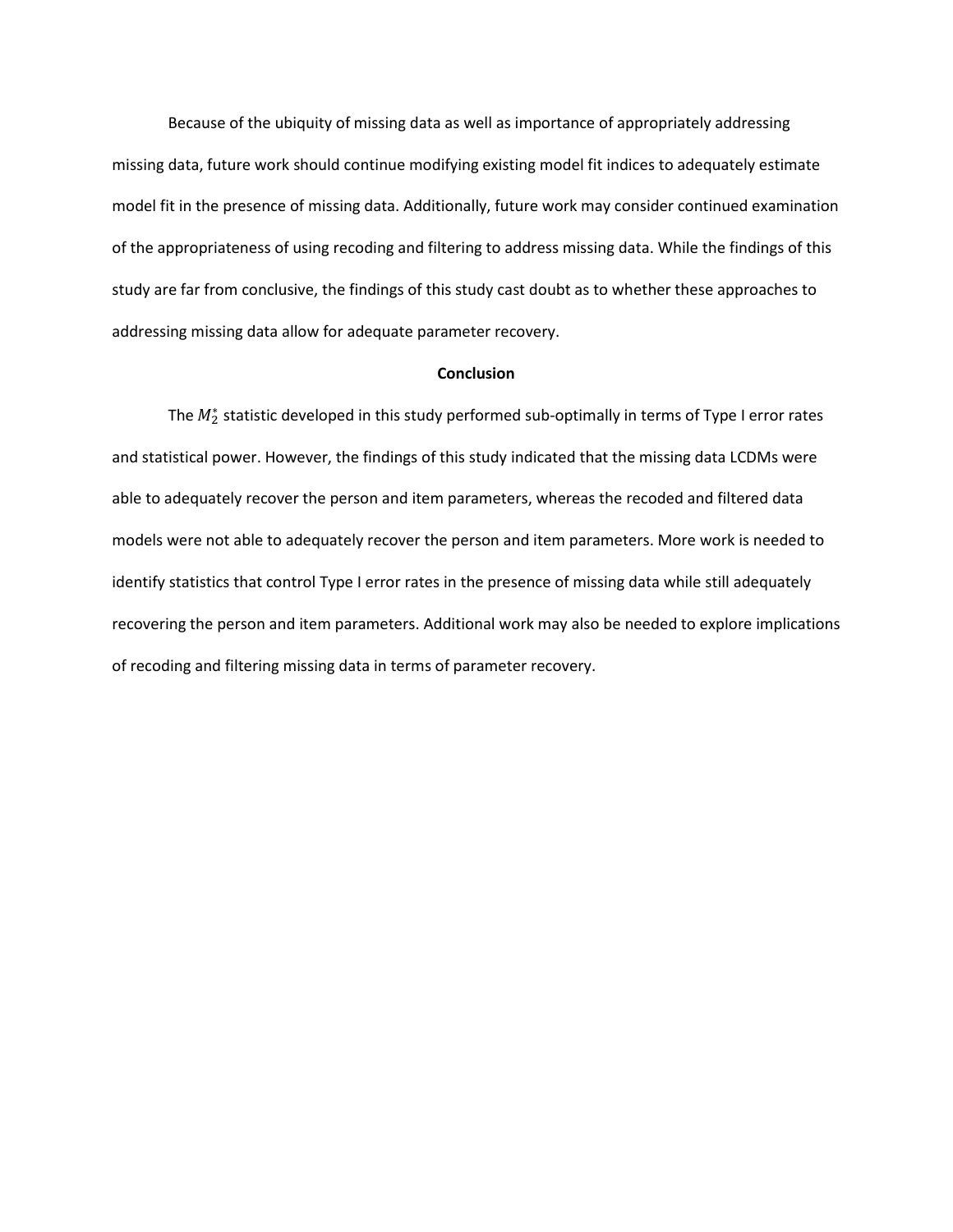#### **References**

- Ames, A. J., & Penfield, R. D. (2015). An NCME instructional module on item-fit statistics for item response theory models. *Educational Measurement: Issues and Practice*, *34*(3), 39–48.
- Bartholomew, D. J., & Leung, S. O. (2002). A goodness of fit test for sparse 2^p contingency tables. *British Journal of Mathematical and Statistical Psychology*, *55*, 1–15.

Bishop, Y. M. M., Fienberg, S. E., & Holland, P. W. (1975). *Discrete multivariate analysis*. MIT Press.

- Browne, M. W. (1984). Asymptotically distribution-free methods for the analysis of covariance structures. *British Journal of Mathematical and Statistical Psychology, 37,* 62-83. https://doi.org/10.1111/j.2044-8317.1984.tb00789.x
- Chen, F., Liu, Y., Xin, T., & Cui, Y. (2018). Applying the M2 statistic to evaluate the fit of diagnostic classification models in the presence of attribute hierarchies. *Frontiers in Psychology*, *9*, 1875.
- Chen, J., de la Torre, J., & Zhang, Z. (2013). Relative and absolute fit evaluation in cognitive diagnosis modeling. *Journal of Educational Measurement*, *50*, 123–140. https://doi.org/10.1111/j.1745- 3984.2012.00185.x
- Chen, W.-H., & Thissen, D. (1997). Local dependence indexes for item pairs using item response theory. *Journal of Educational and Behavioral Statistics*, *22*(3), 265–289.
- de la Torre, J., & Douglas, J. A. (2004). Higher-order latent trait models for cognitive diagnosis. *Psychometrika*, *69*(3), 333–353.
- Dynamic Learning Maps Consortium. (2020). *2019-2020 Technical Manual Update—Instructionally Embedded Model.* [Technical Report].
- Gu, Z. (2011). *Maximizing the Potential of Multiple-Choice Items for Cognitive Diagnostic Assessment* [Dissertation]. University of Toronto.
- Haertel, E. H. (1989). Using restricted latent class models to map the skill structure of achievement items. *Journal of Educational Measurement*, *26*, 301–323.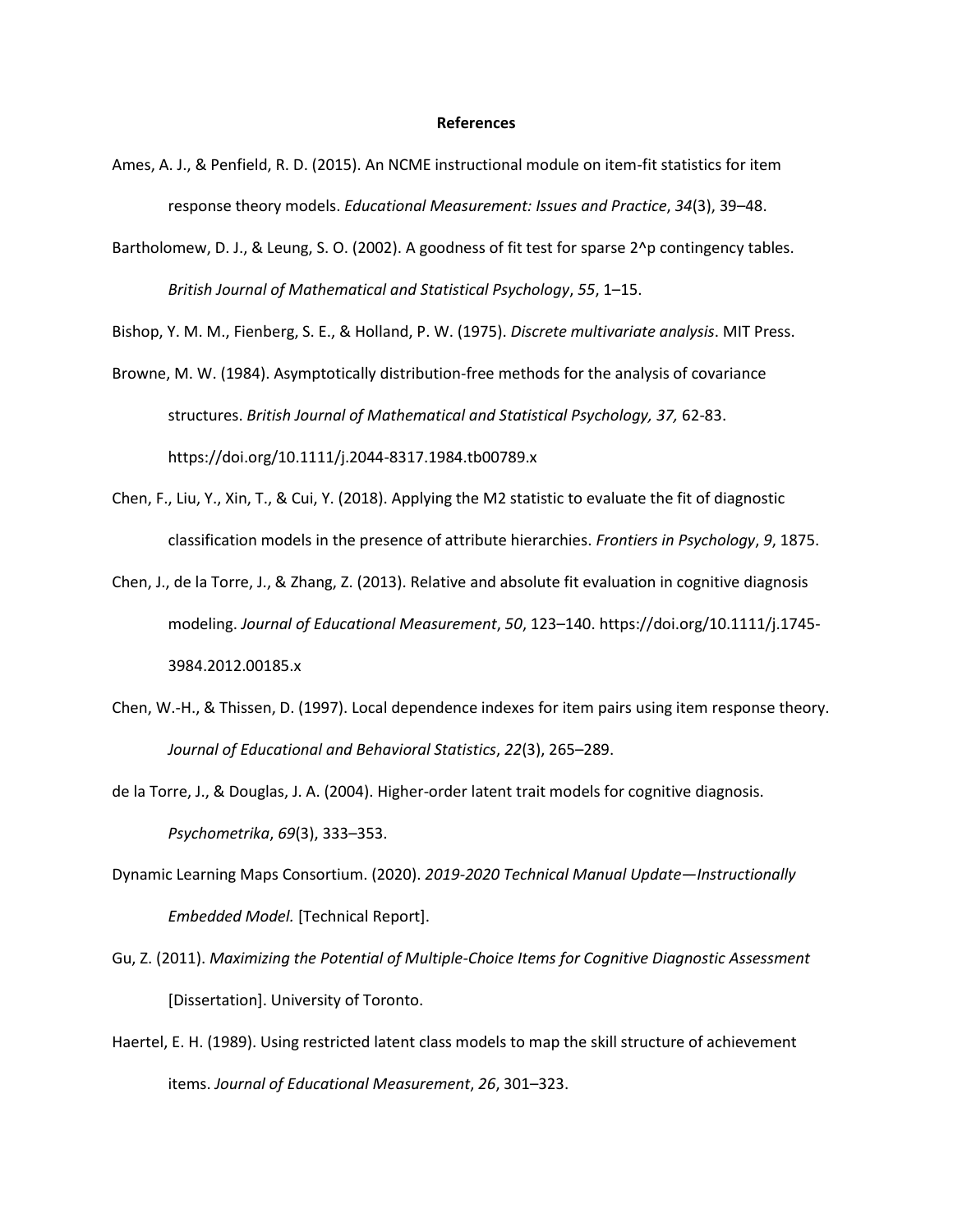- Han, Z., & Johnson, M. S. (2019). Global- and item-level model fit indices. In M. von Davier & Y.-S. Lee (Eds.), *Handbook of Diagnostic Classification Models* (pp. 359–377). Springer Nature. https://doi.org/10.1007/978-3-030-05584-4\_17
- Hansen, M., Cai, L., Monroe, S., & Li, Z. (2014). Limited-Information Goodness-of-Fit Testing of Diagnostic Classification Item Response Theory Models. CRESST Report 840. *National Center for Research on Evaluation, Standards, and Student Testing (CRESST)*.
- Hansen, M., Cai, L., Monroe, S., & Li, Z. (2016). Limited-information goodness-of-fit testing of diagnostic classification item response models. *British Journal of Mathematical and Statistical Psychology*, *69*, 225–252.
- Henson, R. A., Templin, J., & Willse, J. (2009). Defining a family of cognitive diagnosis models using loglinear models with latent variables. *Psychometrika*, *74*(2), 191–210.
- Joe, H., & Maydeu-Olivares, A. (2010). A general family of limited information goodness-of-fit statistics for multinomial data. *Psychometrika*, *75*(3), 393–419. https://doi.org/10.1007/s11336-010- 9165-5
- Johnson, M. S., & Sinharay, S. (2018). Measures of agreement to assess attribute-level classification accuracy and consistency for cognitive diagnostic assessments. *Journal of Educational Measurement*, *55*(4), 635–664.
- Junker, B. W., & Sijtsma, K. (2001). Cognitive assessment models with few assumptions, and connections with nonparametric item response theory. *Applied Psychological Measurement*, *25*, 258–272.
- Jurich, D. P. (2014). *Assessing model fit of multidimensional item response theory and diagnostic classification models using limited-information statistics* [PhD Thesis]. James Madison University.
- Landis, J. R., & Koch, G. G. (1977). The measurement of observer agreement for categorical data. *Biometrics, 33*(1), 159–174. https://doi.org/10.2307/2529310

Little, R. J., & Rubin, D. B. (2020). *Statistical analysis with missing data* (3rd edition). John Wiley & Sons.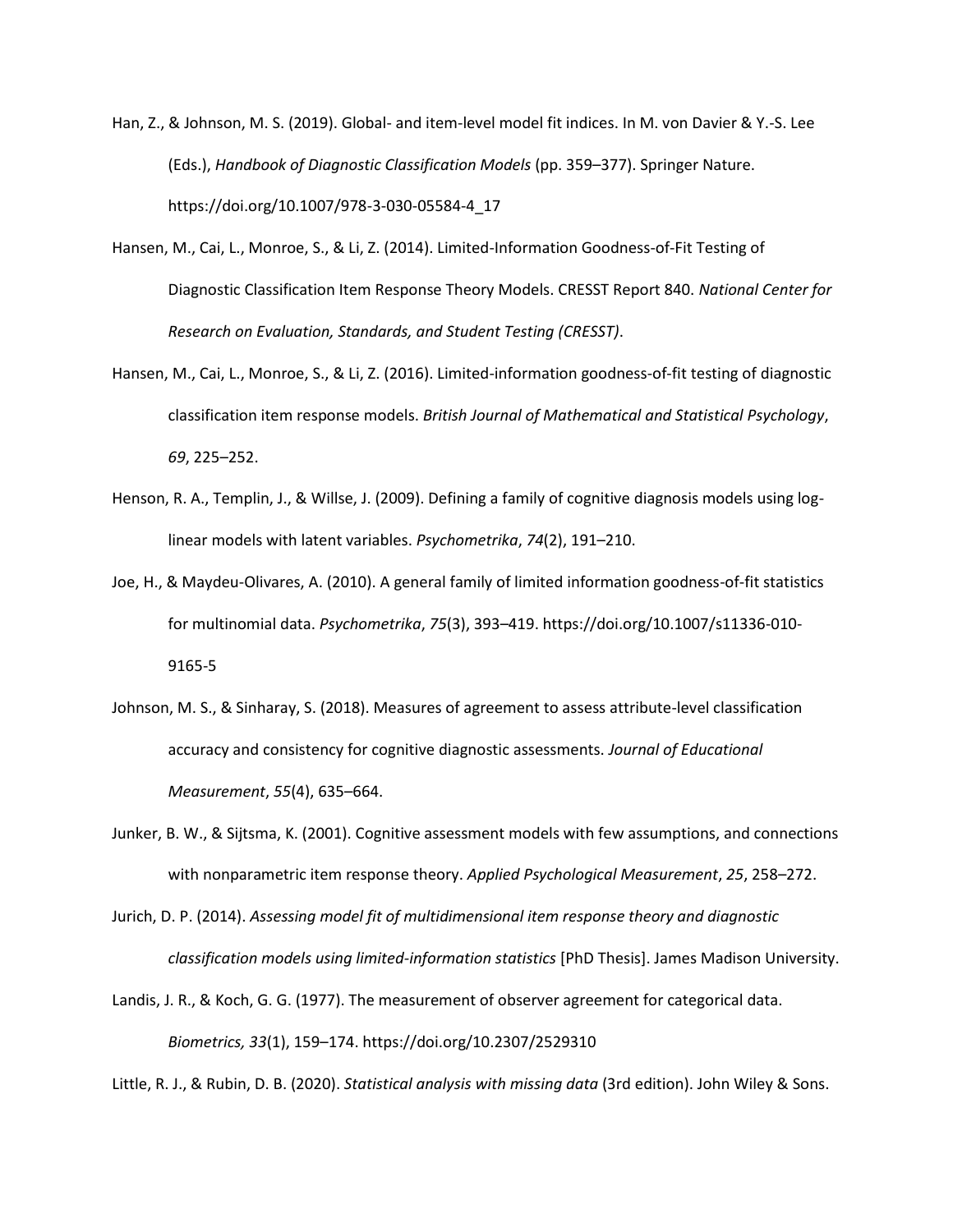- Liu, Y., Douglas, J. A., & Henson, R. A. (2009). Testing person fit in cognitive diagnosis. *Applied Psychological Measurement*, *33*(8), 579–598. https://doi.org/10.1177/0146621609331960
- Liu, Y., Tian, W., & Xin, T. (2016). An application of M2 statistic to evaluate the fit of cognitive diagnostic models. *Journal of Educational and Behavioral Statistics*, *41*(1), 3–26.
- Ma, W. (2019). Evaluating the fit of sequential G-DINA model using limited-information measures. *Applied Psychological Measurement*, 1–15. https://doi.org/10.1177/0146621619843820
- Ma, W., & de la Torre, J. (2020a). GDINA: An R package for cognitive diagnosis modeling. *Journal of Statistical Software*, *93*(14), 1–26. https://doi.org/10.18637/jss.v093.i14

Ma, W., & de la Torre, J. (2020b). *GDINA: The generalized DINA model framework*.

- Ma, W., Jiang, Z., & Schumacker, R. E. (2020). Modeling omitted items in cognitive diagnosis models. *AERA Annual Meeting*. AERA, San Francisco, CA.
- Madison, M. J., & Bradshaw, L. (2015). The effects of Q-matrix design on classification accuracy in the log-linear cognitive diagnosis model. *Educational and Psychological Measurement*, *75*(3), 491– 511.
- Maydeu-Olivares, A., & Garcia-Forero, C. (2010). Goodness-of-fit testing. *International Encyclopedia of Education*, *7*(1), 190–196.
- Maydeu-Olivares, A., & Joe, H. (2005). Limited- and Full-Information Estimation and Goodness-of-Fit Testing in 2<sup>n</sup> Contingency Tables: A Unified Framework. *Journal of the American Statistical Association*, *100*(471), 1009–1020.
- Maydeu-Olivares, A., & Joe, H. (2006). Limited information goodness-of-fit testing in multidimensional contingency tables. *Psychometrika*, *71*(4), 713–732. https://doi.org/10.1007/s11336-005-1295-9
- Maydeu-Olivares, A., & Joe, H. (2008). An overview of limited information goodness-of-fit testing in multidimensional contingency tables. *New Trends in Psychometrics*, 253–262.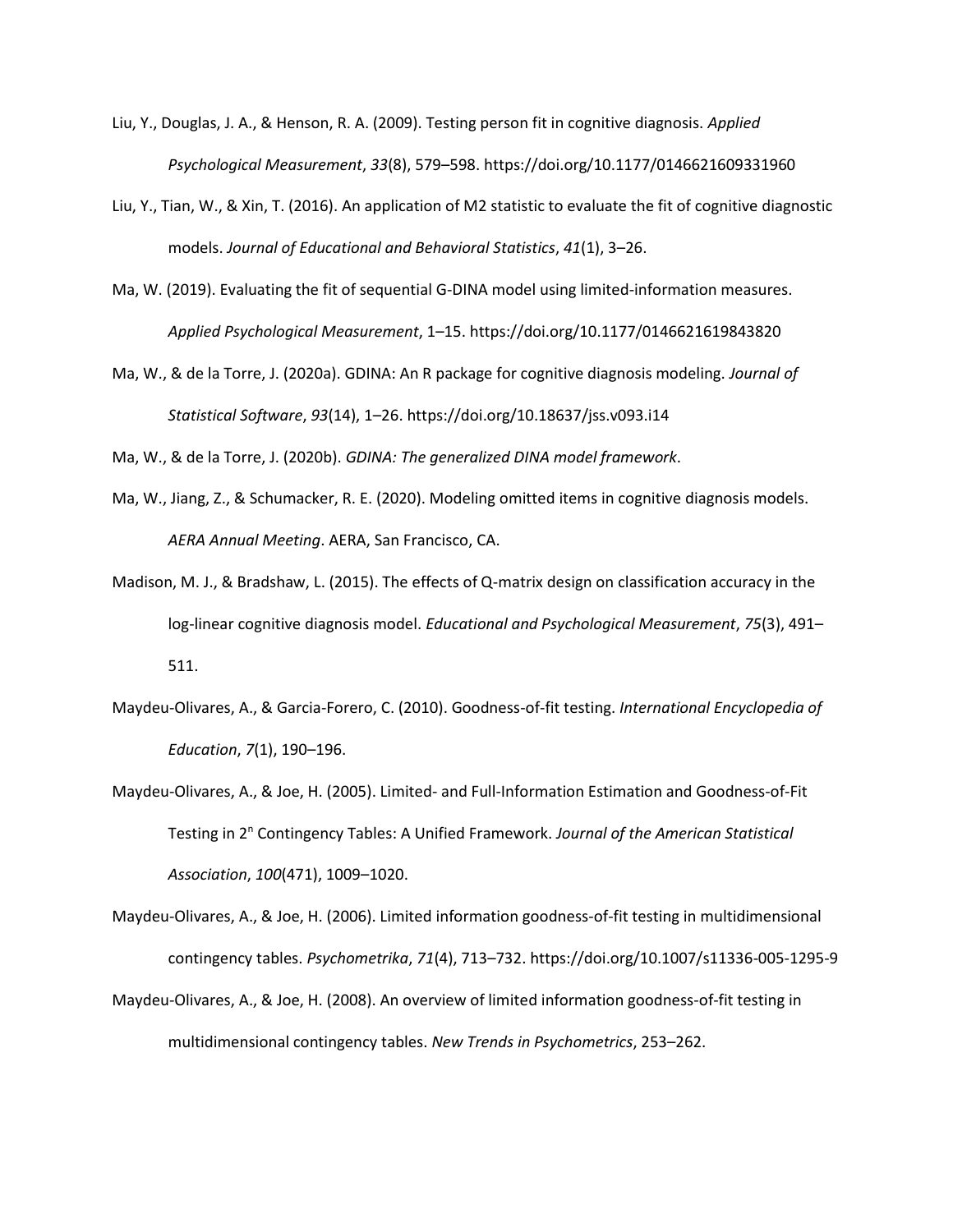- Maydeu-Olivares, A., & Joe, H. (2014). Assessing Approximate Fit in Categorical Data Analysis. *Multivariate Behavioral Research*, *49*(4), 305–328. https://doi.org/10.1080/00273171.2014.911075
- Pan, Y., & Zhan, P. (2020). The impact of sample attrition on longitudinal learning diagnosis: A prolog. *Frontiers in Psychology*, *11*, 1051. https://doi.org/10.3389/fpsyg.2020.01051

Rao, C. R. (1973). *Linear statistical inference and its applications.* Wiley.

- Rubin, D. B. (1976). Inference and missing data (with discussion). *Biometrika*, *63*, 581–592. https://doi.org/10.1093/biomet/63.3.581
- Rupp, A. A., & Templin, J. (2008). Unique Characteristics of Diagnostic Classification Models: A Comprehensive Review of the Current State-of-the-Art. *Measurement: Interdisciplinary Research & Perspective*, *6*(4), 219–262. https://doi.org/10.1080/15366360802490866
- Rupp, A. A., Templin, J., & Henson, R. A. (2010). Diagnostic measurement: Theory, methods, and applications. *New York: Guilford*.
- Shan, N., & Wang, X. (2020). Cognitive diagnosis modeling incorporating item-level missing data mechanism. *Frontiers in Psychology*, *11*, 3231. https://doi.org/10.3389/fpsyg.2020.564707

Sinharay, S., & Almond, R. G. (2007). Assessing fit of cognitive diagnostic models: A case study. *Educational and Psychological Measurement*, *67*(2), 239–257. https://doi.org/10.1177/0013164406292025

Sorrel, M. A., Abad, F. J., Olea, J., de la Torre, J., & Barrada, J. R. (2017). Inferential item-fit evaluation in cognitive diagnosis modeling. *Applied Psychological Measurement*, *41*(8), 614–631. https://doi.org/10.1177/0146621617707510

Sünbül, S. Ö. (2018). The impact of different missing data handling methods on DINA model. *International Journal of Evaluation and Research in Education (IJERE)*, *7*(1), 77–86.